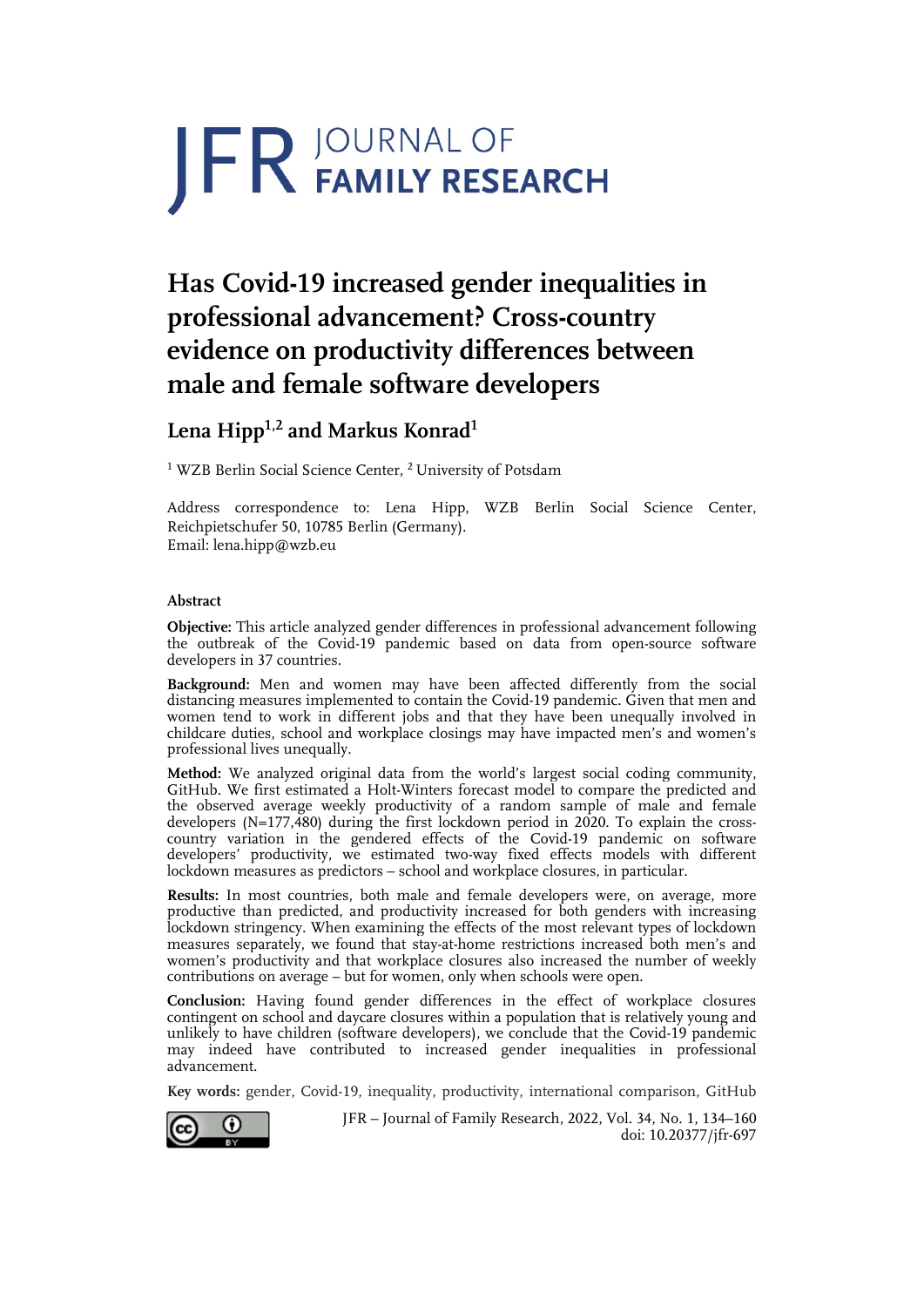#### **1. Introduction**

Have the social distancing measures implemented to contain the Covid-19 pandemic – school and workplace closures, in particular – affected men's and women's professional advancement differently? From a theoretical point of view, two main factors could explain potentially unequal effects of the pandemic on men's and women's professional activities. First, men and women tend to work in different occupations, organizations, economic sectors, and perform different types of tasks and may therefore have been unequally affected by contact restrictions and firm closures (Alon et al. 2020; Kleinert et al. 2020 for the United States and Germany). Second, given the unequal distribution of unpaid care work, the additional childcare duties arising from school and daycare closures may have also interfered with men's and women's paid work to different degrees (Collins et al. 2020; Hank & Steinbach 2020; Kreyenfeld et al. 2020; Landivar et al. 2020; Heggeness 2020; Globisch & Osiander 2020; Zinn et al. 2020; Zoch et al. 2020 for the United States and Germany).

However, the empirical evidence on the pandemic's effect on gender inequalities thus far is mixed (Grasso et al. 2021). Some survey studies have found that women were more likely than men to reduce their working hours or stop working after the start of the nationwide lockdowns (e.g., Collins et al. 2020; Farré et al. 2020; Hipp & Bünning 2020 for the United States, Spain, and Germany). Others, by contrast, have found that men were more likely than women to stop working (Witteveen 2020 for the UK). In addition, survey evidence from Germany and the United States suggests that the additional childcare burdens were, at least initially, equally distributed between men and women and that men increased the time they spent on childcare even more than women did (Globisch & Osiander 2020; Hank & Steinbach 2020; Kreyenfeld et al. 2020; Zoch et al. 2020 for Germany and Sevilla & Smith 2020 for the United States).

Studies based on observational data, most of which analyzed patterns of submissions to academic journals and preprint platforms, have found an increase in gender inequalities during the initial lockdown phase: Women were found either to submit fewer manuscripts after the outbreak of the pandemic than they had in previous years or to submit fewer manuscripts than men, who appeared to be more productive after the outbreak of the pandemic (Amano-Patiño et al. 2020; Bell & Fong 2021; Cui et al. 2020; Frederickson 2020; Inno et al. 2020; Minello 2020; Muric et al. 2020; Squazzoni et al. 2020).These differential submission rates indeed indicate detrimental effects of the Covid-19 pandemic on gender inequality, but they are, admittedly, also a coarse indicator: Rather than reflecting instantaneous productivity, submissions to academic journals are the product of months – if not years – of work.

This study seeks to shed further light on the gendered labor market effects of the pandemic arising from an unequal distribution of increased childcare duties following school and daycare closures by analyzing data on contributions to software projects from the online platform GitHub. GitHub is the world's largest online source code repository, with more than 50 million users who contribute to the platform by creating and modifying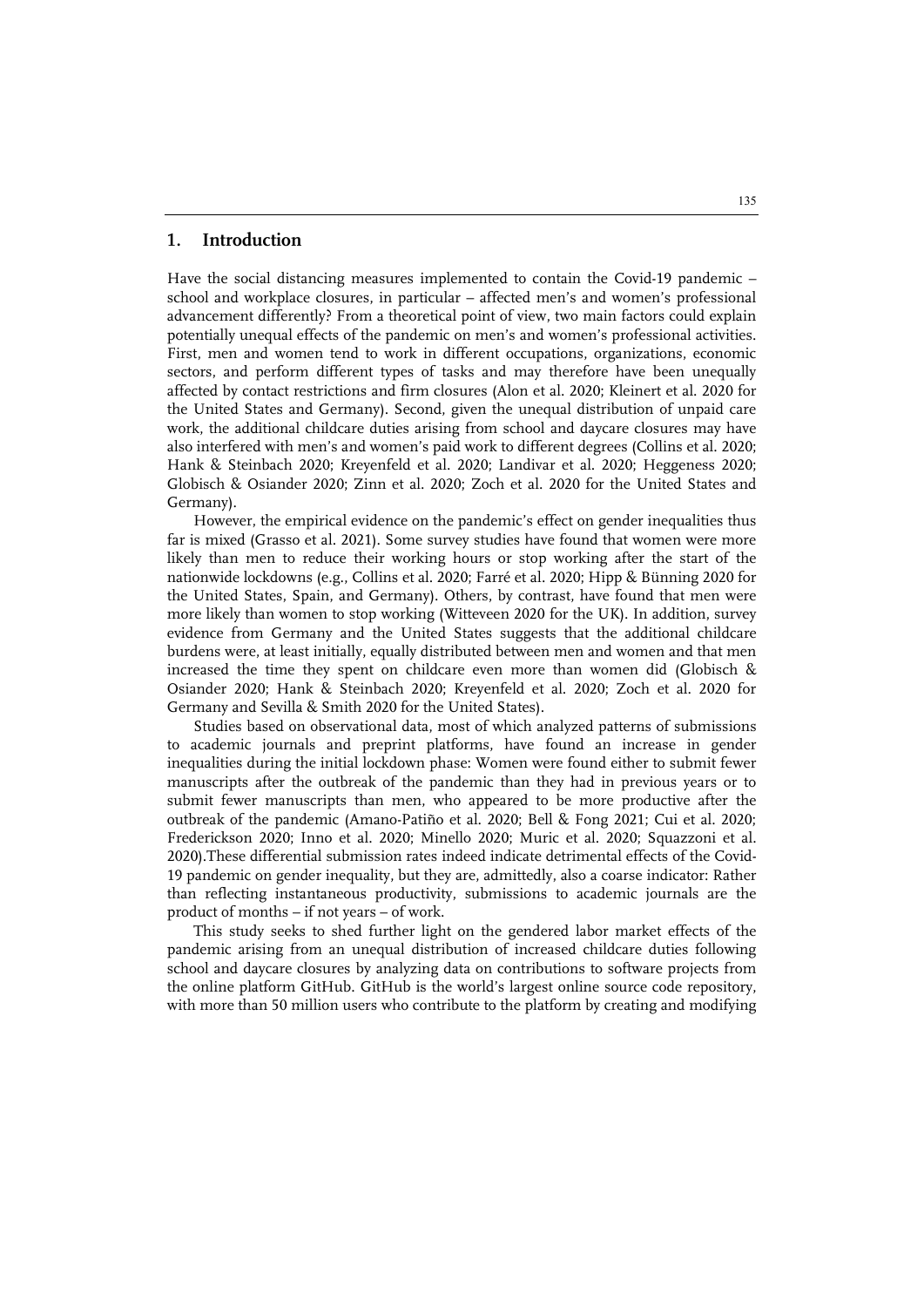code ("commits") and providing responses to discussions ("issues") in more than 200 million professional and leisure-time projects ("repositories").<sup>[1](#page-2-0)</sup>

GitHub contributions are superior to many other types of data for assessing the pandemic's effects on men's and women's professional advancement. First, GitHub contributions reflect individuals' instantaneous productivity and are therefore an ideal measure to examine potential labor market inequalities. Second, the analysis of GitHub data provides us with a conservative and lower-bound estimate of potential gender differences due to increased childcare burdens, as GitHub users tend to be young and childless (Stack Overflow 2017-2020) Third, potential gender differences found with GitHub data are not confounded by gender differences in occupational choices and job types, as all GitHub users perform similar tasks and both male and female developers are equally experienced in working remotely (Stack Overflow, 2017-2020).

In our analyses, we used contribution data from a random sample of 177,480 GitHub public user accounts in a total of 37 countries. We first estimated a Holt-Winter forecast model (Holt, 2004; Winters, 1960) to predict the weekly contribution rates for the counterfactual scenario that the pandemic did not occur. The comparison of the differences between the predicted and the observed contribution rates shows that male software developers in most countries were more productive than expected during the initial phase of the pandemic; only in Bangladesh, China, Taiwan, and Russia did men's productivity patterns follow the predicted path or lag behind expectations. Women's productivity, by contrast, varied considerably between countries. In some countries, women were more productive than the predictions of our Holt-Winters forecast models suggest (e.g., Australia, Canada, Ireland, Romania, the Philippines, and Taiwan), whereas in others, female software developers' actual productivity was below predictions after the Covid-19 outbreak (e.g., Indonesia and Belgium). In still other countries, women's average number of contributions was not affected (e.g., Austria, Germany, Ukraine, Mexico, and Bangladesh).

To assess the degree to which school and daycare closures contributed to the observed variation in productivity by gender and country, we merged the average weekly deviations between the predicted and the observed number of GitHub contributions to country-level policy information on different lockdown measures and estimated 2–way fixed-effects models. In these analyses, we used both a composite measure capturing the overall stringency of lockdown measures as well as separate measures for school and workplace closures and stay-at-home restrictions (policy information stems from the Oxford Covid-19 Government Response Tracker; see Hale et al. 2020). The analyses with the composite measure show that both men's and women's GitHub activities increased with increasing lockdown stringency on average but that there was great variation across countries. The findings from the analyses with the separate indicators show some remarkable differences between men and women. Going from no restrictions or non-binding recommendations to mandatory restrictions for each of the three specific policy measures increased men's weekly contributions considerably (between .08 and .18 depending on the measure and the model specification). Given that the average number of weekly contributions by men in 2019 – the year preceding the pandemic – was 2.61, this corresponds to an average

1

<span id="page-2-0"></span>See<https://github.com/search?q=type:user&type=Users> and https://github.com/search.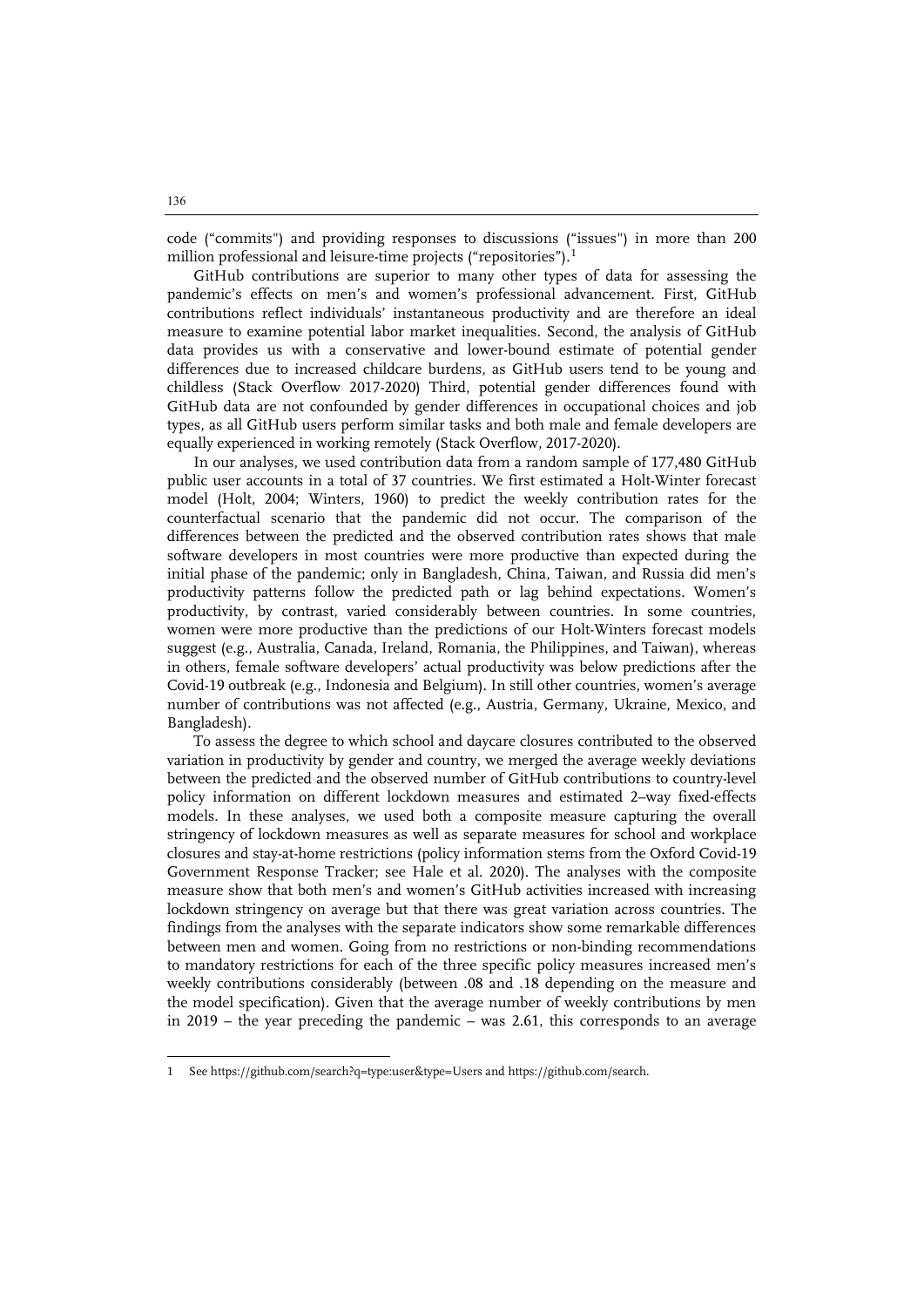productivity increase of between 3 and 7 %. Women's productivity also increased when governments issued stay-at-home restrictions, but we also found that the productivityenhancing effect of workplace closures among women was contingent on school openings. While men's productivity increased when workplaces were closed independent of school closures, we only found a positive effect of workplace closures for women when schools were open. As school closures play out differently in a population that is unlikely to have childcare responsibilities, the findings of our study provide evidence of the unequal effects of the Covid-19 pandemic on men's and women's professional advancement. In the case of software developers, women's productivity increased less following workplace closures than men's.

## **2. Gender inequalities and the Covid-19 pandemic**

Covid-19 and the various policy measure to contain the pandemic seem to have affected men's and women's economic activities differently. Studies on the initial lockdown phase found that in many countries, women, and in particular mothers, were more likely than men to stop working or to reduce their working hours and hence to forfeit significant amounts of labor market experience (e.g., Collins et al. 2020; Farré et al. 2020; Bünning et al. 2020; Reichelt et al. 2020; Landivar et al. 2020; Heggeness, 2020; Dias et al. 2020; Kristal & Yaish 2020; Qian & Fuller 2020 for the United States, Canada, Germany, Singapore, Spain and Israel; for the United Kingdom, by contrast, Witteveen 2020 found men to have a higher probability of being put on temporary leave or dismissed).

The two most important explanations for the pandemic's unequal gender effects are differences in men's and women's employment situations and the additional care duties arising from school and daycare closures. In contrast to previous economic crises, in which men were more likely to lose their jobs or reduce their working hours because they worked in less recession-proof sectors, the economic crisis accompanying the Covid-19 pandemic has also severely affected female-dominated sectors (Alon et al. 2020). Adams-Prassl et al. (2020) found that in both the United States and the United Kingdom, the workers who were most likely to have lost their jobs during the pandemic were those in the female-dominated "food preparation and serving" and "personal care and service" sectors. Workers in male-dominated sectors, such as "computer and mathematical" occupations and "architecture and engineering", by contrast, were most likely to have kept their jobs. The pandemic's detrimental economic effects on men and women are therefore likely to be larger between than within occupations and sectors.

Moreover, the additional care responsibilities that arose from pandemic-related school and daycare closures placed an additional burden on working parents, mothers in particular. In addition to benefiting less from the productivity-enhancing effects of remote work (Bloom et al. 2014), parents tended to have less time to dedicate to paid work due to homeschooling and care responsibilities. Studies from Germany, the United Kingdom, and the United States, for instance, found that the unequal pre-pandemic distribution of housework remained largely unchanged during the initial lockdown phase between March and July 2020 (Hank & Steinbach 2020; Kohlrausch & Zucco 2020; Kreyenfeld et al. 2020;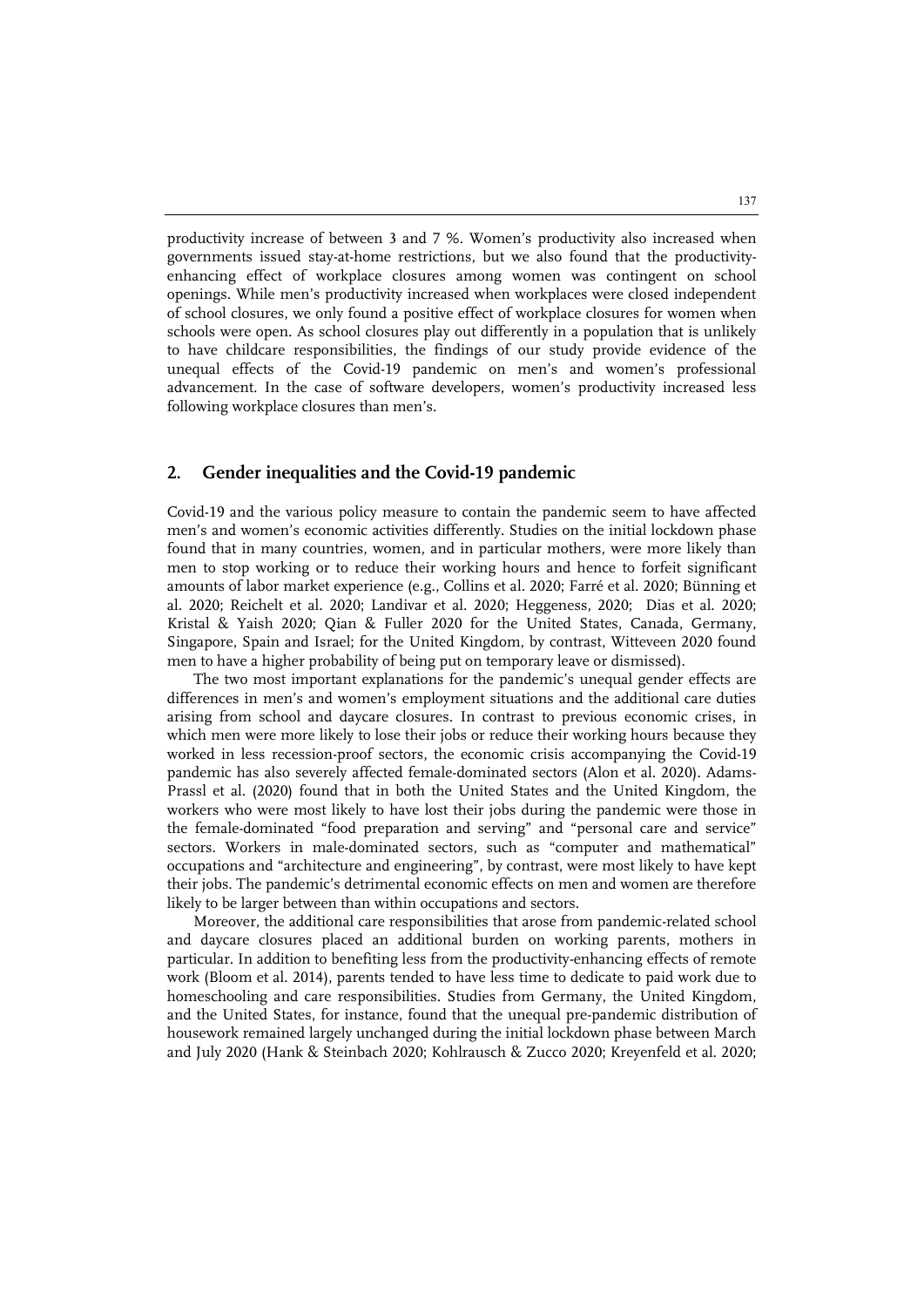Kulic et al. 2020; Sevilla & Smith 2020; Zamberlan et al. 2021). Likewise, a study on dualearner couples in Australia found that the gender gap in unpaid work has remained constant during the pandemic due to similar increases in the amount of time spent on housework by both women and men (Craig & Churchill 2020). In a qualitative study from Hungary, Fodor et al. (2021), moreover, found that in highly educated couples, mothers and fathers increased the time spent on childcare to equal extents, but that the gender gap in the division of childcare still increased in the absolute number of hours due to the inequality that was in place before the pandemic.

In addition, several studies have reported gender differences in well-being following the Covid-19 outbreak (e.g., Zhou et al. 2020 for the United Kingdom and Bünning et al. 2020; Möhring et al. 2020 for Germany). For the United States and Australia, Ruppanner et al. (2021) found increased sleep problems and anxiety levels among parents, particularly among mothers in the United States. Czymara et al. (2020), moreover, documented increases in the mental load associated with reproductive work during the pandemic when analyzing open-text entries in a survey conducted in Germany. All of these psychologically detrimental consequences of the pandemic may also impair productivity at work and hence contribute to an increase in gender inequalities in professional advancement.

Studies on inequalities in academic manuscript submission rates help to disentangle these care-related explanations from sectoral explanations. Overall, women in academia seem to have been hit harder by measures to contain the pandemic than men. Some studies have shown that female researchers submitted fewer papers and preprints after the outbreak of the pandemic than before (Cui et al. 2020; Inno et al. 2020; Muric et al. 2020), whereas others have shown that submission rates increased overall but that women's submissions lagged behind men's (Bell & Fong 2021; Frederickson 2020; Squazzoni et al. 2020). Part of these inequalities seem to be driven by men's and women's unequal participation in Covid-19-related studies, which has become a major publication field since the outbreak (Pinho-Gomes et al. 2020). Most importantly, however, it is men's and women's unequal involvement in childcare responsibilities that seems to be driving these inequalities (e.g., Minello 2020 for Italy; Krukowski et al. 2021 for the United States; Staniscuaski et al. 2020 for Brazil). Although differences in the submission of scholarly work to journals and preprint archives are a solid indication of the potentially unequal effects of the Covid-19 pandemic on gender inequality, it needs to be noted that academic manuscripts are most likely not a reflection of instantaneous productivity. Instead, they are the product of months (if not years) of work preceding the submission.

## **3. The case of open-source software development**

By analyzing contributions from software developers before and after the outbreak of the Covid-19 pandemic, this study sought to overcome measurement problems associated with productivity assessments in form of journal publications. More specifically, we analyzed contributions to the open source software development and project management platform GitHub, which allows its users to host and collaborate on code. The platform was founded in 2008 and has since become an essential part of the software development process for many individuals and companies. GitHub has more than 50 million users in

138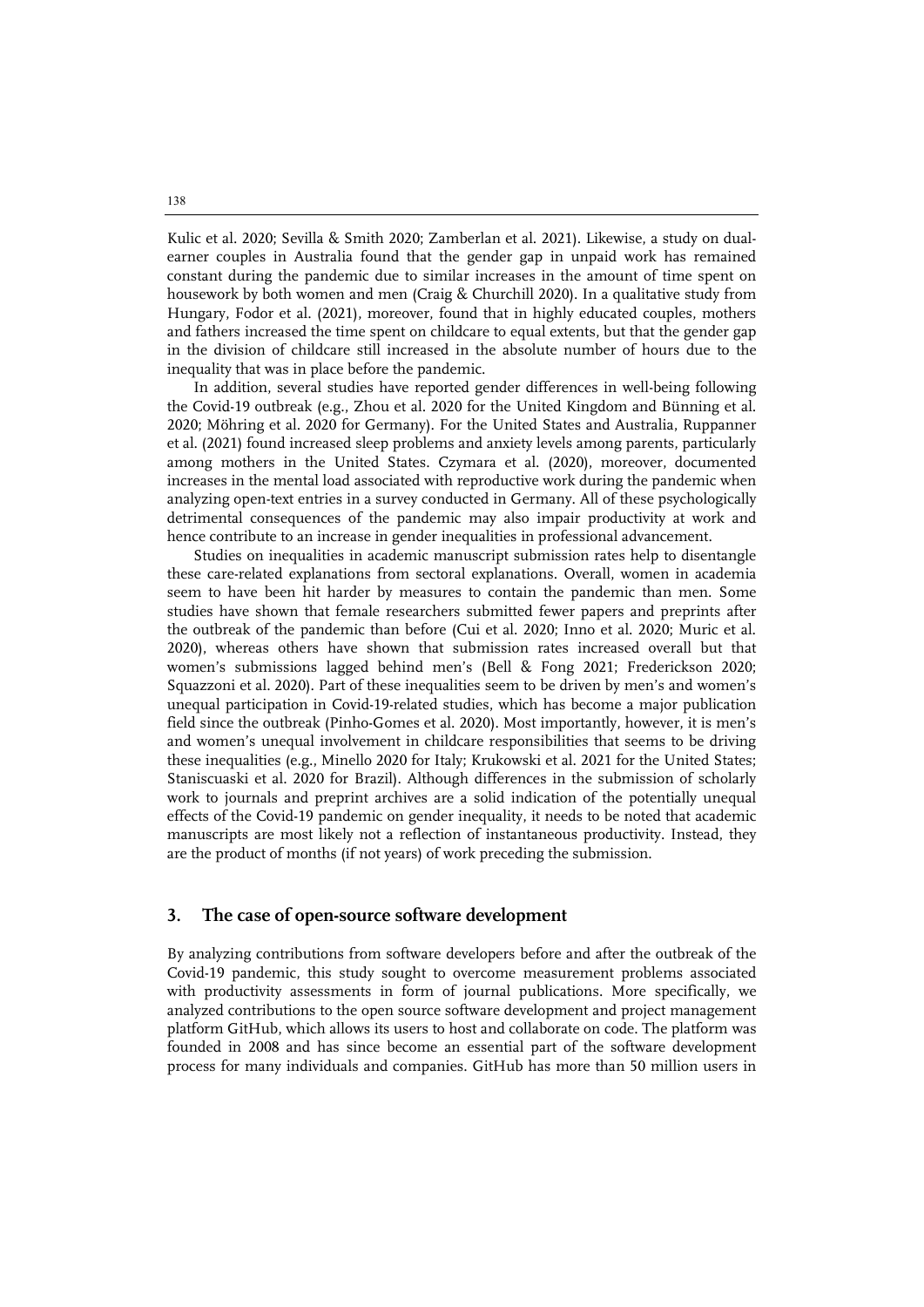43 countries<sup>[2](#page-5-0)</sup>, many of whom register with their real names, as the platform is an important showcase for developers' work and professional advancement. GitHub is characterized by low selectivity among software developers, and all work published on the platform is non-proprietary and hence accessible for research without jeopardizing privacy and data protection rules.<sup>[3](#page-5-1)</sup>

Investigating gender differences among software developers is particularly enlightening, as it is very unlikely to find a differential impact of the pandemic on male and female developers. Software developers tend to be relatively young and unlikely to have children (see Stack Overflow 2017-2020 data presented below). In contrast to other labor market segments both male and female software developers are used to working remotely and do so to equal degrees across countries (Stack Overflow 2017-2020). Finally, software developers are overwhelmingly male (e.g., BLS 2020); women who work as software developers are therefore presumably very committed to what they do and feel strongly about their work.

Table 1, which pools information from the StackOverflow Annual Developer Survey for the years 2017 to 2020, shows that software developers on average tend to be in their mid-twenties to early thirties and that a low proportion of them have children. As few as six percent of female developers in Spain and as many as 35 percent of male developers in Pakistan stated in the survey (2018/2019) that they were parents.<sup>[4](#page-5-2)</sup> Third, there are no substantial gender differences in how male and female software developers work (Column 3, Table 1, pooled data for the years 2017 and 2019). Even in the countries with the highest proportion of software developers who say that they work remotely, only 14 percent of men (Argentina) and 13 percent of women (Ukraine) say that they spend at least half of their working hours at a location other than their employer. Last but not least, software developers seem to have a high intrinsic motivation. During the pre-pandemic period, the majority of both male and female software developers also coded in their leisure time as the pooled StackOverflow data show – between 44 percent of women in Ireland and 78 percent of women in Taiwan and between 74 percent of men in Colombia and 88 percent of men in Denmark.

 $\ddot{ }$ 

<span id="page-5-0"></span><sup>2</sup> Se[e https://github.com/search?q=type:user&type=Users](https://github.com/search?q=type:user&type=Users)

<span id="page-5-1"></span><sup>3</sup> GitHub's general terms and conditions state that it requires users to allow others to copy and analyze all content they produce and only prohibits spamming or commercial use (See [https://docs.github.com/en/free-pro-team@latest/github/site-policy/github-terms-of-service,](https://docs.github.com/en/free-pro-team@latest/github/site-policy/github-terms-of-service) section D and H in particular.

<span id="page-5-2"></span><sup>4</sup> As not all variables are included in all StackOverflow surveys, Table 1 combines different surveys for the different variables (https://insights.stackoverflow.com/survey). As sample sizes for women tend to be very small, we pooled data from different years when the information on a particular variable was collected, that is, 2017/18 for information on remote work, 2018/19 on children, 2017– early 2020 for leisure coding.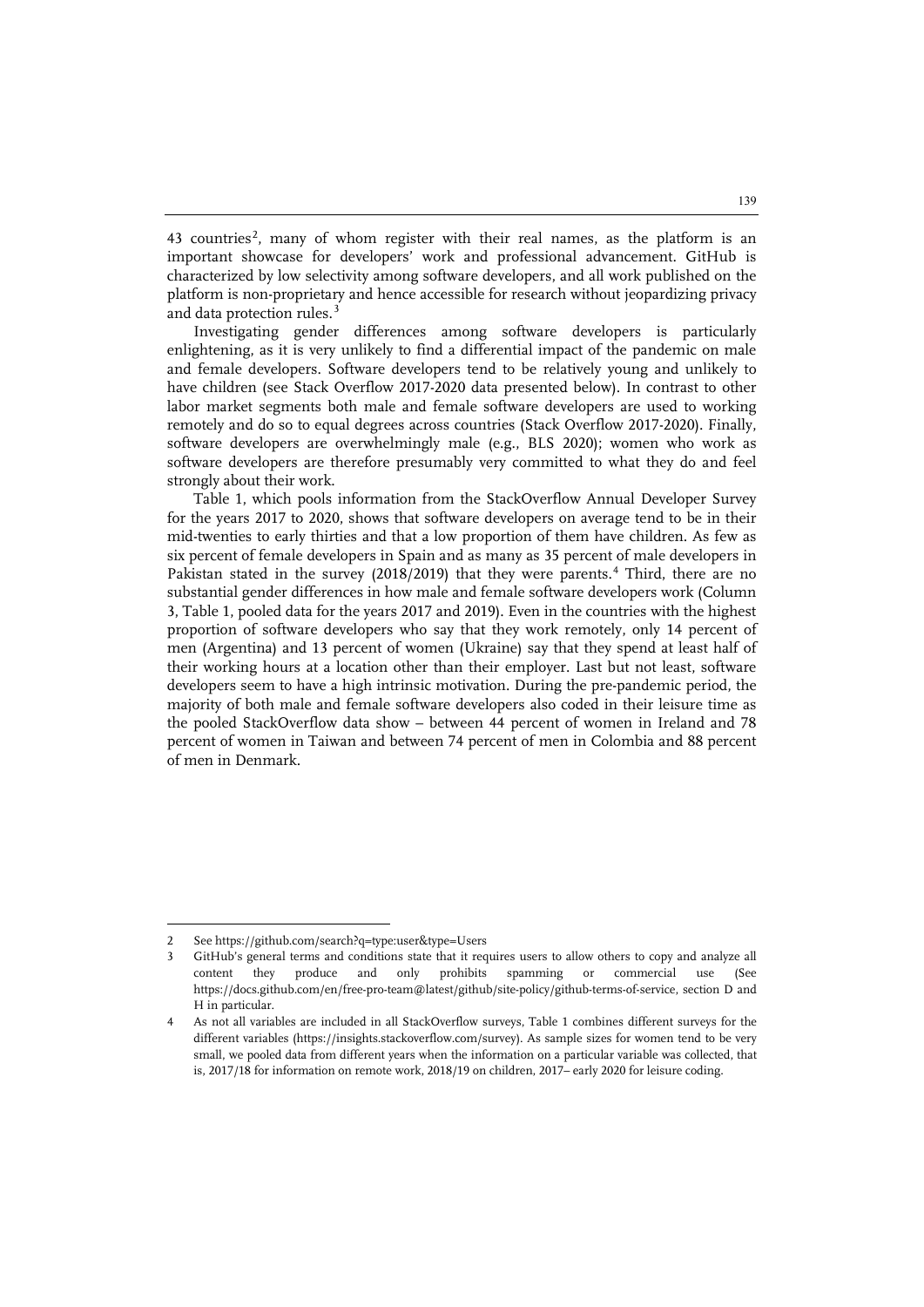|                              |                 | mean age               |                 | % w/ kids        |                         | % remote work            |        | % leisure coding |
|------------------------------|-----------------|------------------------|-----------------|------------------|-------------------------|--------------------------|--------|------------------|
|                              | M               | $\mathbf{F}$           | M               | ${\bf F}$        | M                       | F                        | M      | F                |
| Americas                     |                 |                        |                 |                  |                         |                          |        |                  |
| AR                           | 31              | 31                     | 19              | 12               | 14                      | 10                       | 77     | 61               |
| $\rm BR$                     | 29              | 27                     | 16              | 7                | 7                       | $\overline{\phantom{a}}$ | 76     | 60               |
| CA                           | 32              | 30                     | 19              | $10\,$           | $\bf 8$                 | $\overline{7}$           | 81     | 61               |
| CO                           | 29              | NA                     | 18              | NA               | 13                      | NA                       | 74     | 69               |
| MX                           | 29              | 29                     | 21              | 12               | 10                      | $\sqrt{5}$               | 79     | 75               |
| US                           | 33              | 32                     | 23              | 14               | 10                      | 10                       | 83     | 62               |
| Eastern Europe/ Central Asia |                 |                        |                 |                  |                         |                          |        |                  |
| PL.                          | 29              | $\overline{27}$        | $\overline{20}$ | 11               | $\overline{10}$         | 9                        | 87     | $\overline{73}$  |
| RO                           | 30              | 27                     | 17              | 12               | 8                       | 6                        | 82     | 60               |
| <b>RU</b>                    | 30              | 28                     | 24              | 15               | 11                      | $\overline{7}$           | 79     | 66               |
| ${\rm TR}$                   | 29              | 27                     | 21              | 15               | 6                       | $\overline{\mathbf{4}}$  | 77     | 61               |
| UA                           | 29              | 26                     | 26              | 18               | 13                      | 13                       | 77     | 64               |
| <b>Western Europe</b>        |                 |                        |                 |                  |                         |                          |        |                  |
| BE                           | $\overline{31}$ | 29                     | 18              | 11               | $\overline{\mathbf{4}}$ | <b>NA</b>                | 84     | 70               |
| AT                           | 30              | 31                     | 15              | $\bf 8$          | $\boldsymbol{6}$        | 6                        | 87     | 61               |
| <b>CH</b>                    | 31              | 28                     | 17              | 10               | 4                       | $\overline{\mathbf{3}}$  | 84     | 53               |
| DE                           | 30              | 30                     | 17              | 12               | 5                       | 5                        | 86     | 65               |
| DK                           | 33              | 30                     | 25              | 19               | 4                       | NA                       | 88     | 66               |
| ES                           | 32              | 31                     | 17              | 6                | 8                       | 7                        | 80     | 67               |
| FI                           | 33              | 32                     | 20              | 11               | 8                       | <b>NA</b>                | 84     | 62               |
| FR                           | 30              | 29                     | 15              | 8                | 6                       | 5                        | 83     | 66               |
| GB                           | 33              | 31                     | 17              | 8                | 7                       | $\mathbf 6$              | 82     | 63               |
| IE                           | 33              | 31                     | 18              | $\bf 8$          | 7                       | $\overline{c}$           | 81     | 44               |
| $\ensuremath{\mathsf{IT}}$   | 32              | 30                     | 17              | 14               | 8                       | 7                        | $77\,$ | 56               |
| $\rm NL$                     | 31              | 32                     | 17              | 10               | 5                       | 3                        | 87     | 72               |
| NO                           | 33              | 31                     | 25              | 14               | 4                       | NA                       | 86     | 67               |
| PT                           | 31              | 29                     | 16              | 13               | 7                       | <b>NA</b>                | 76     | 58               |
| East Asia/Pacific            |                 |                        |                 |                  |                         |                          |        |                  |
| AU                           | 33              | 33                     | $\overline{24}$ | 11               | $\overline{7}$          | $\overline{6}$           | 83     | 68               |
| CN                           | 27              | 26                     | 30              | 28               | $\overline{4}$          | NA                       | 85     | 76               |
| ID                           | 26              | NA                     | 25              | 23               | 10                      | <b>NA</b>                | 84     | 72               |
| KR                           | 30              | NA                     | 17              | NA               | 6                       | <b>NA</b>                | 77     | 53               |
| ${\rm NZ}$                   | 33              | 29                     | 22              | 10               | 7                       | 8                        | 82     | 65               |
| PH                           | 26              | 26                     | 23              | $20\,$           | $10\,$                  | $\overline{4}$           | 77     | 57               |
| TW                           | 30              | NA                     | 21              | <b>NA</b>        | 6                       | <b>NA</b>                | 83     | 78               |
| South Asia                   |                 |                        |                 |                  |                         |                          |        |                  |
| <b>BD</b>                    | $\overline{27}$ | $\overline{\text{NA}}$ | $\overline{31}$ | 31               | $\overline{9}$          | <b>NA</b>                | 78     | 73               |
| IN                           | 26              | 25                     | 30              | 24               | 5                       | $\mathsf S$              | 81     | 72               |
| PK                           | 26              | 25                     | 35              | 22               | 10                      | $\overline{5}$           | 78     | 67               |
| Middle East/Africa           |                 |                        |                 |                  |                         |                          |        |                  |
| $\operatorname{E} G$         | 26              | 27                     | 25              | 22               | $\overline{9}$          | <b>NA</b>                | 78     | 58               |
| ZA                           | 32              | 30                     | 24              | 15               | $\overline{7}$          | $\bf 8$                  | 81     | 63               |
| $\mathbf{S}\mathbf{G}$       | 29              | 27                     | 25              | $\boldsymbol{9}$ | $\overline{4}$          | NA                       | 82     | 57               |
| $\rm IL$                     | 33              | 30                     | 30              | 24               | 5                       | $\overline{7}$           | 79     | 58               |
| VN                           | 26              | NA                     | 24              | NA               | 6                       | NA                       | 87     | NA               |
| CL                           | 31              | <b>NA</b>              | 21              | NA               | 10                      | NA                       | 79     | 67               |
| CZ                           | 30              | 29                     | 20              | 18               | 10                      | 5                        | 88     | 68               |
| NG                           | 26              | 24                     | 26              | 22               | 12                      | NA                       | 81     | 73               |

*Table 1*: Characteristics of male and female software developers

*Note: Pooled StackOverflow Annual Developer Survey 2017-2020; country estimates were replaced with NA if N < 30.*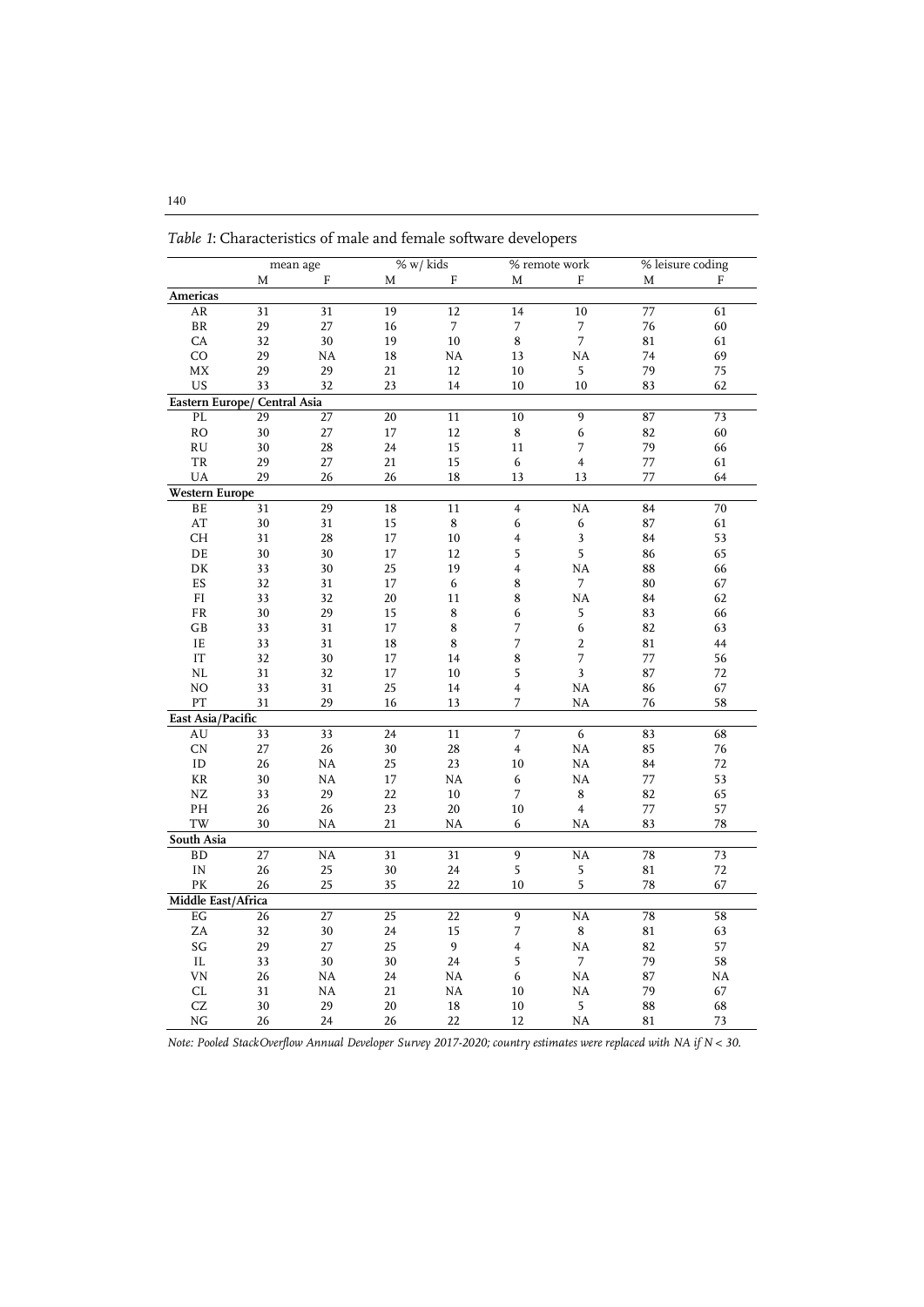GitHub data are ideally suited to the analysis of changes in productivity in response to the Covid-19 pandemic. First, in contrast to scholarly article submissions, GitHub contributions are an indicator of immediate productivity and not of work done in the past that is counted as productivity at the time of submission. Second, academic work is often produced in collaboration with others, and conventions regarding author order vary widely across fields and sub-disciplines (Burrows & Moore 2011). Contributions to GitHub, by contrast, are made by individuals. Although GitHub users also work collaboratively, we can nonetheless clearly identify individual productivity as all code "commits," "issues," and "pull requests" are directly attributed to the person who published them. Third, the sheer amount of available data allows us to collect sufficient information on both male and female developers and to take general time trends into account (Melo et al. 2019). These advantages outweigh some of the obvious limitations that GitHub data have – namely, the limited individual-level information that can be retrieved about the developers (most importantly, we lack information about developers' parental status) and the high selectivity of this population, which limits the conclusions we can draw for the general population.

# **4. Empirical predictions**

Based on the available information about software developers' demographic characteristics and the fact that large proportions of developers also code as a hobby, it is unlikely to observe either declines in productivity or different productivity developments between male and female developers following the outbreak of the Covid-19 pandemic. With the restrictions on public life, software developers may have increased their coding activities given the extra time available to them and the opportunity and need to develop code in response to the pandemic. This paper therefore tested the prediction that the increasing stringency of lockdown measures led to an increase in both male and female developers' coding activities. In particular, we expected that stay-at-home restrictions and workplace closures had a positive effect on productivity, as they provided coders with the opportunity either to work on personal coding projects or to work from home, thus eliminating commuting time and reducing distractions (Bloom et al. 2014).

However, given the unequal distribution of childcare responsibilities by gender, we also examined gender differences in this effect as well as interactions between workplace closures and school closures. While it is indeed unlikely that female developers were affected differently by the lockdown measures due to their low average age and their low likelihood of having children, it might nonetheless be that additional care responsibilities and mental load that arose from school and daycare closures were shouldered primarily by women rather than men. Hence, we expected women's productivity to increase to a lesser degree than men's with increasing levels of lockdown stringency. We also expected differences between male and female developers' to be particularly pronounced when schools and daycare facilities were closed.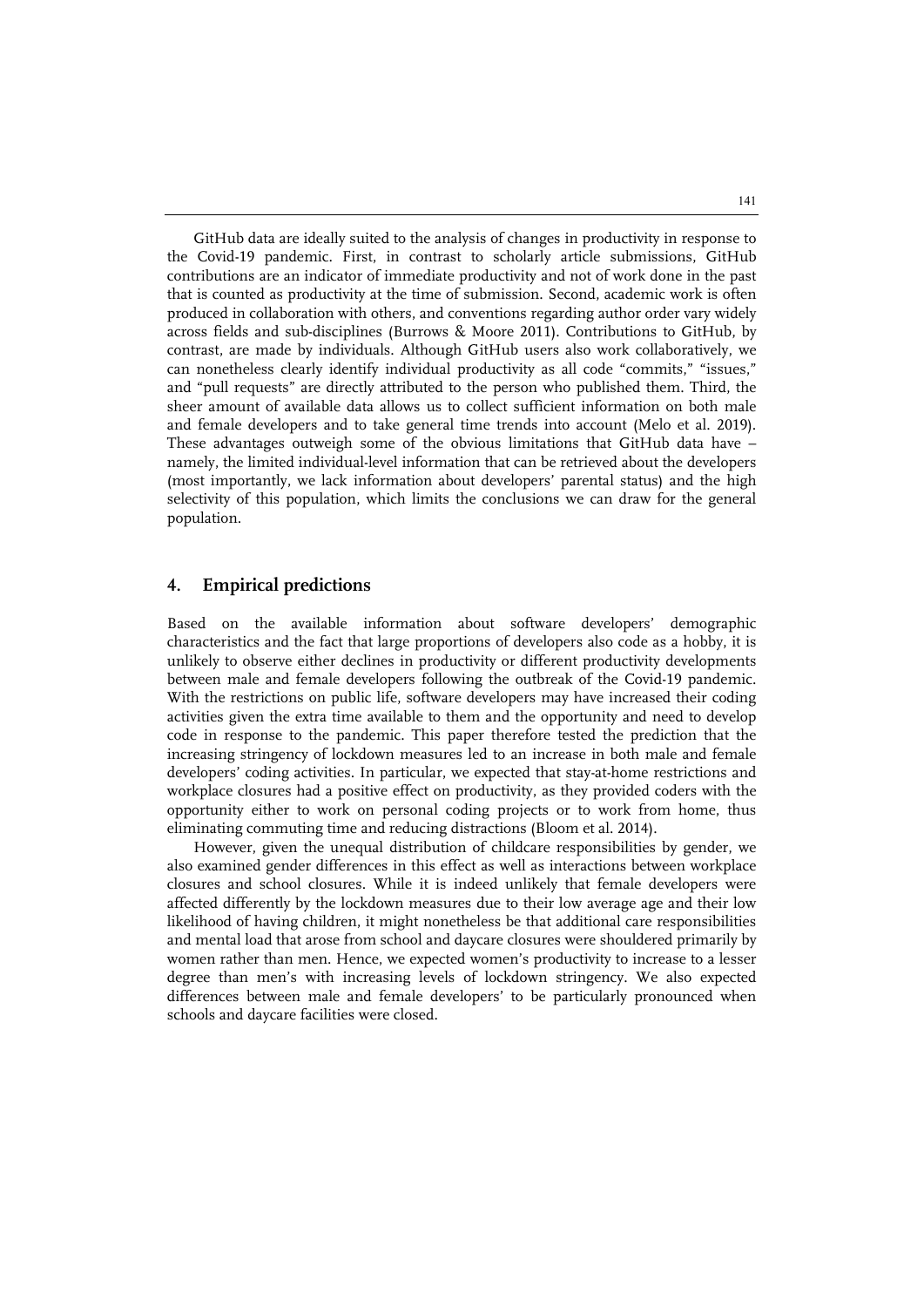# **5. Data and measures**

In our analyses, we used the average number of weekly GitHub contributions by country and gender to approximate productivity differences between men and women after the outbreak of the pandemic in the year 2020. Our sample consisted of a random draw of 177,480 GitHub user accounts with almost 103 million contributions (around 99M contributions by male and 4M by female developers) from 37 countries. GitHub profile data were collected using the GitHub API; individual contribution counts were collected via webscraping.

We first used the GitHub search API to fetch all accounts that matched the following three criteria: (1) the account had to have at least one public repository, (2) the account was created on one of 100 randomly chosen days between April 2008 (launch date of GitHub) and December 2019 (the last month before the pandemic's official outbreak in China), and (3) the account contained a country-specific keyword in its "location" field, i.e., the country name or the name of one of the biggest cities in that country.<sup>[5](#page-8-0)</sup> Next, we drew a random sample from these data that included a sufficiently large number of women. We removed all user accounts for which no contribution data could be fetched (55 out of 195,299 user accounts, which were probably deleted between selection and the fetching of the contribution data). To deal with bots or "bulk commits" that automatically submit large numbers of contributions to GitHub, we filtered out days where individual contributions exceeded 30.

We obtained all daily contribution counts within our observation period, 2014 to mid-2020, for all sampled user accounts. We used the mean number of weekly contributions by men and women for each country to predict the mean weekly contributions for the counterfactual scenario that the pandemic did not happen by fitting a forecast model. The difference between the predicted and actual weekly mean contribution rate is our dependent variable. Positive values mean that GitHub users in a given week produced more code than predicted and negative values that they produced less than predicted.

We decided to analyze the aggregate rather than individual-level data due to the following two restrictions: First, high numbers of users do not regularly commit contributions on a weekly basis. In 2019, 53 percent of users did not make any contribution 90 percent of the time, i.e., in 47 out of the 52 weeks. Changes in contribution behavior therefore only become visible when we consider the aggregate level. Second, while it would theoretically be possible to estimate zero-inflated Poisson or negative binomial regressions, the hierarchical structure of the data (individuals are nested in both countries and weeks) makes these models computationally highly intensive in practice. Using the weekly aggregates, by contrast, allows us to estimate linear models without violating any OLS assumptions.

#### 142

j

<span id="page-8-0"></span><sup>5</sup> There is no other way to select accounts that are likely to be in our countries of interest from the over 50M existing GitHub accounts.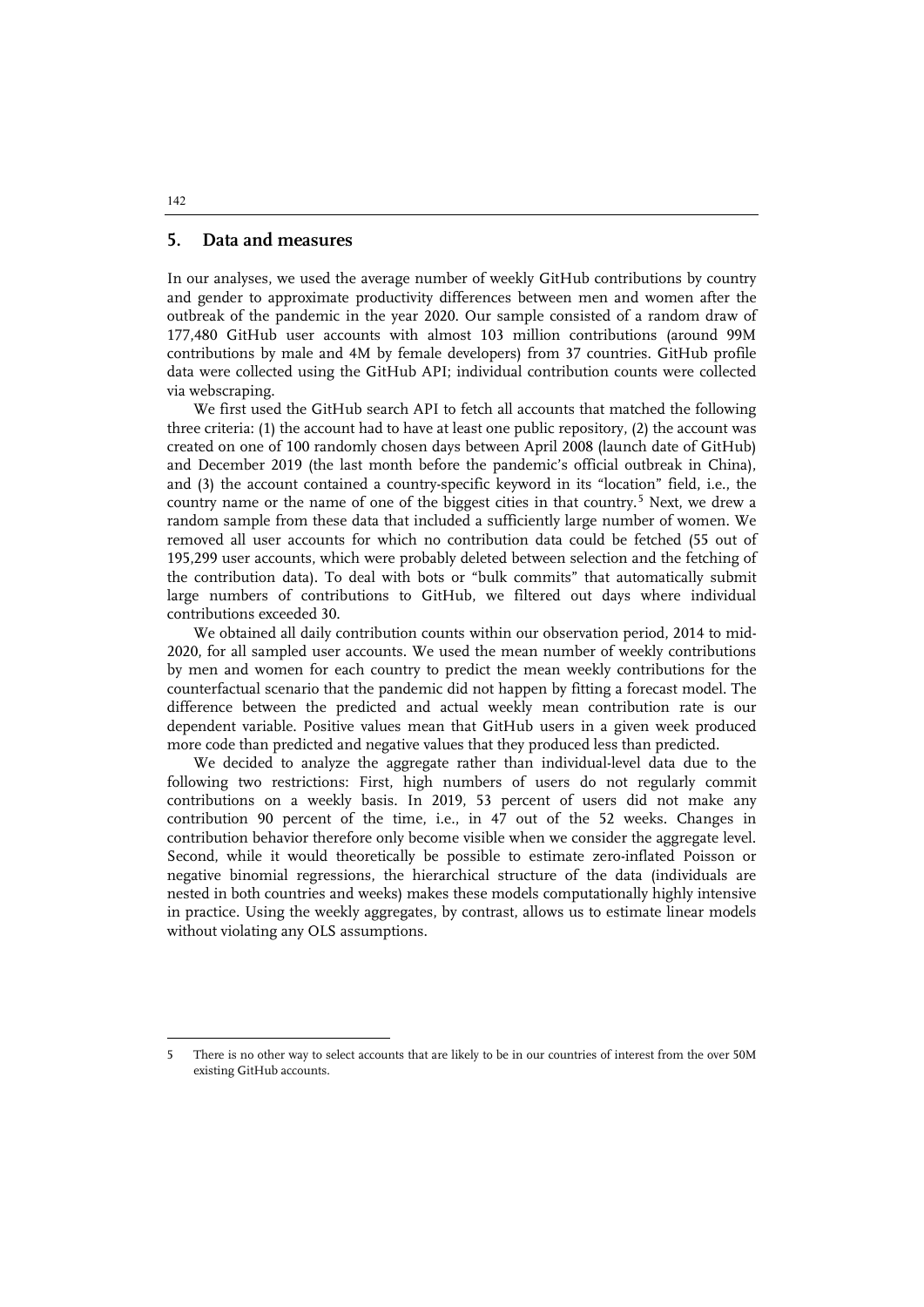|                       |                          | school closing          |                  |                |                          |                  | workplace closings      |                  |                         | curfews          |                  |                  | overall<br>stringency |       |
|-----------------------|--------------------------|-------------------------|------------------|----------------|--------------------------|------------------|-------------------------|------------------|-------------------------|------------------|------------------|------------------|-----------------------|-------|
|                       | $\bf{0}$                 | $\mathbf{1}$            | 2                | 3              | $\pmb{0}$                | $\mathbf{1}$     | $\boldsymbol{2}$        | $\mathbf{3}$     | $\bf{0}$                | $\mathbf{1}$     | $\boldsymbol{2}$ | 3                | M                     | (sd)  |
| Americas              |                          |                         |                  |                |                          |                  |                         |                  |                         |                  |                  |                  |                       |       |
| AR                    | $\overline{2}$           | $\mathbf{0}$            | $\mathbf 0$      | 19             | $\overline{2}$           | $\mathbf 0$      | $\overline{\mathbf{8}}$ | 11               | $\overline{2}$          | $\mathbf 0$      | 13               | 6                | .84                   | (.24) |
| $\operatorname{BR}$   | $\overline{2}$           | $\mathbf{0}$            | $\mathbf{0}$     | 20             | 3                        | $\mathbf{0}$     | 5                       | 14               | 3                       | 7                | 12               | $\mathbf{0}$     | .69                   | (.23) |
| CA                    | $\overline{2}$           | $\mathbf 0$             | 0                | 19             | $\overline{2}$           | $\bf{0}$         | 5                       | 14               | $\overline{2}$          | 19               | $\mathbf{0}$     | $\boldsymbol{0}$ | .64                   | (.19) |
| CO                    | 5                        | $\mathbf{0}$            | $\mathbf 0$      | 19             | $\overline{2}$           | $\overline{4}$   | 12                      | 6                | 6                       | $\boldsymbol{0}$ | 18               | $\boldsymbol{0}$ | .7                    | (.31) |
| <b>MX</b>             | $\overline{\mathcal{L}}$ | $\mathbf{0}$            | $\mathbf{0}$     | 18             | $\overline{\mathcal{L}}$ | $\mathbf{0}$     | 8                       | 10               | 3                       | $\mathbf{0}$     | 17               | $\mathbf{0}$     | .69                   | (.23) |
| US                    | $\overline{2}$           | $\mathbf{0}$            | $\mathbf 0$      | 21             | $\overline{4}$           | $\bf{0}$         | 6                       | 13               | $\overline{4}$          | $\mathbf{1}$     | 18               | 0                | .61                   | (.23) |
| Eastern Europe/       |                          | <b>Central Asia</b>     |                  |                |                          |                  |                         |                  |                         |                  |                  |                  |                       |       |
| PL                    | $\overline{2}$           | $\mathbf{0}$            | 9                | 11             | $\overline{\mathbf{3}}$  | $\boldsymbol{0}$ | 19                      | $\mathbf{0}$     | 13                      | $\bf 8$          | $\mathbf{1}$     | $\boldsymbol{0}$ | .59                   | (.23) |
| <b>RO</b>             | $\overline{2}$           | $\boldsymbol{0}$        | 6                | 14             | $\overline{2}$           | 6                | 14                      | $\boldsymbol{0}$ | 7                       | 7                | $\bf 8$          | $\boldsymbol{0}$ | .61                   | (.23) |
| <b>RU</b>             | $\overline{4}$           | $\mathbf{1}$            | 5                | 13             | $\overline{\mathbf{4}}$  | $\mathbf 0$      | 13                      | 6                | $\overline{2}$          | $\mathbf 0$      | 12               | 9                | .66                   | (.25) |
| TR                    | $\overline{3}$           | $\mathbf{0}$            | $\mathbf{0}$     | 19             | 3                        | 8                | 11                      | $\mathbf{0}$     | $\overline{2}$          | $\overline{2}$   | 18               | $\mathbf 0$      | .62                   | (.18) |
| UA                    | $\overline{2}$           | $\mathbf{0}$            | 9                | 11             | 3                        | 5                | 14                      | $\mathbf{0}$     | 3                       | 19               | $\mathbf 0$      | $\mathbf 0$      | .64                   | (.29) |
| <b>Western Europe</b> |                          |                         |                  |                |                          |                  |                         |                  |                         |                  |                  |                  |                       |       |
| AT                    | 11                       | $\overline{2}$          | $\overline{2}$   | $\overline{7}$ | $\overline{2}$           | $\overline{3}$   | 13                      | $\overline{4}$   | 15                      | $\boldsymbol{0}$ | $\overline{7}$   | $\boldsymbol{0}$ | .54                   | (.24) |
| $\rm BE$              | $\overline{2}$           | $\overline{\mathbf{4}}$ | 14               | $\mathbf 0$    | $\overline{2}$           | $\boldsymbol{0}$ | 11                      | 7                | $\overline{9}$          | $\mathbf 0$      | 11               | $\boldsymbol{0}$ | .63                   | (.2)  |
| CH                    | $\overline{2}$           | 7                       | 4                | 8              | $\overline{2}$           | 7                | 6                       | 6                | 7                       | 14               | $\boldsymbol{0}$ | $\boldsymbol{0}$ | .56                   | (.16) |
| DE                    | $\overline{2}$           | 3                       | 9                | 10             | 6                        | $\mathbf{0}$     | 18                      | $\mathbf 0$      | 16                      | $\overline{2}$   | 6                | 0                | .56                   | (.21) |
| DK                    | $\overline{\mathbf{4}}$  | $\mathbf 0$             | 15               | $\overline{4}$ | 3                        | $\mathbf{1}$     | 19                      | $\mathbf 0$      | $\overline{2}$          | 21               | $\mathbf 0$      | $\boldsymbol{0}$ | .58                   | (.2)  |
| ES                    | $\overline{2}$           | $\boldsymbol{0}$        | 9                | 11             | 5                        | 3                | 6                       | 8                | 5                       | 5                | 12               | 0                | .63                   | (.22) |
| ${\rm FI}$            | 3                        | 11                      | 8                | $\mathbf{0}$   | $\overline{2}$           | 7                | 13                      | $\mathbf{0}$     | 11                      | 11               | $\mathbf{0}$     | $\boldsymbol{0}$ | .45                   | (.14) |
| FR                    | 7                        | $\boldsymbol{0}$        | 6                | 10             | $\overline{4}$           | 5                | 6                       | 8                | $\overline{4}$          | 11               | 8                | $\mathbf 0$      | .66                   | (.23) |
| $G$ B                 | $\overline{2}$           | $\mathbf{0}$            | $\mathbf{0}$     | 19             | $\overline{2}$           | $\mathbf{1}$     | 8                       | 10               | 2                       | 12               | 7                | 0                | .66                   | (.21) |
| IE                    | 3                        | 0                       | $\overline{4}$   | 15             | $\overline{2}$           | 7                | 6                       | 7                | 9                       | 6                | 7                | $\boldsymbol{0}$ | .63                   | (.28) |
| IT                    | $\overline{2}$           | $\boldsymbol{0}$        | $\mathbf 0$      | 22             | $\overline{2}$           | $\overline{2}$   | 10                      | 10               | $\overline{c}$          | 12               | 7                | 3                | .67                   | (.2)  |
| NL                    | $\overline{2}$           | 7                       | 5                | $\bf 8$        | 3                        | $\bf{0}$         | 11                      | 8                | $\overline{2}$          | 13               | 7                | $\boldsymbol{0}$ | .58                   | (.24) |
| NO                    | 13                       | $\mathbf{0}$            | 3                | 6              | $\overline{2}$           | 8                | 12                      | $\mathbf 0$      | 22                      | $\mathbf 0$      | $\mathbf{0}$     | $\mathbf 0$      | .49                   | (.21) |
| PT                    | $\overline{2}$           | $\Omega$                | 11               | 9              | $\overline{2}$           | $\mathbf{0}$     | 13                      | 7                | 3                       | 7                | 12               | $\mathbf{0}$     | .67                   | (.21) |
| East Asia/Pacific     |                          |                         |                  |                |                          |                  |                         |                  |                         |                  |                  |                  |                       |       |
| AU                    | $\overline{4}$           | $\mathbf{0}$            | 10               | 6              | $\overline{2}$           | 6                | 12                      | $\mathbf{0}$     | $\boldsymbol{6}$        | 3                | 10               | $\mathbf 1$      | .62                   | (.14) |
| <b>CN</b>             | 3                        | $\mathbf 0$             | $\overline{2}$   | 24             | 3                        | $\mathbf{0}$     | 5                       | 21               | $\overline{2}$          | 7                | $\mathbf 0$      | 20               | .69                   | (.21) |
| ID                    | $\overline{2}$           | $\boldsymbol{0}$        | 4                | 21             | 8                        | 4                | $\overline{7}$          | 8                | 12                      | $\mathbf 0$      | 15               | 0                | .53                   | (.21) |
| KR                    | $\overline{2}$           | $\mathbf{0}$            | 2                | 23             | 5                        | 4                | 16                      | $\overline{2}$   | 11                      | 12               | $\overline{4}$   | $\boldsymbol{0}$ | $.5\,$                | (.19) |
| NZ                    | 13                       | $\mathbf 0$             | $\overline{2}$   | 5              | 13                       | $\mathbf{0}$     | $\overline{2}$          | 5                | 13                      | $\mathbf 0$      | 7                | $\mathbf 0$      | .51                   | (.32) |
| PH                    | $\overline{2}$           | $\boldsymbol{0}$        | $\boldsymbol{0}$ | 20             | 3                        | $\bf{0}$         | 8                       | 11               | 3                       | $\overline{2}$   | 5                | 12               | .82                   | (.23) |
| <b>TW</b>             | 24                       | $\mathbf{0}$            | $\mathbf{0}$     | 3              | 27                       | $\mathbf{0}$     | $\mathbf{0}$            | $\mathbf 0$      | 27                      | $\mathbf{0}$     | $\mathbf{0}$     | 0                | .24                   | (.04) |
| South Asia            |                          |                         |                  |                |                          |                  |                         |                  |                         |                  |                  |                  |                       |       |
| <b>BD</b>             | $\overline{2}$           | $\mathbf 0$             | $\boldsymbol{0}$ | 19             | $\overline{2}$           | 6                | $\overline{2}$          | 11               | $\overline{2}$          | 5                | 14               | $\overline{0}$   | .75                   | (.23) |
| IN                    | $\overline{7}$           | $\mathbf{0}$            | $\overline{2}$   | 19             | 9                        | 5                | 10                      | $\overline{4}$   | $\overline{2}$          | 8                | 12               | 6                | .6                    | (.36) |
| PK                    | $\overline{2}$           | $\theta$                | $\mathbf{0}$     | 21             | 6                        | $\mathbf{0}$     | 14                      | 3                | 6                       | $\overline{2}$   | 15               | $\mathbf{0}$     | .66                   | (.27) |
| Middle East/Africa    |                          |                         |                  |                |                          |                  |                         |                  |                         |                  |                  |                  |                       |       |
| EG                    | $\overline{2}$           | $\mathbf{0}$            | 7                | 12             | $\overline{c}$           | $\mathbf 0$      | 19                      | $\mathbf{0}$     | $\overline{\mathbf{3}}$ | 7                | 11               | $\mathbf 0$      | .67                   | (.26) |
| ZA                    | $\overline{2}$           | $\boldsymbol{0}$        | 7                | 12             | 3                        | $\boldsymbol{0}$ | 12                      | 6                | 3                       | 6                | 12               | $\boldsymbol{0}$ | .74                   | (.22) |

*Table 2*: Overview on national-level lockdown intensity (# of weeks/mean stringency)

*Note: 0–no measures in effect, 1–recommended measurs, 2–required measures w/ exceptions, 3–required measures w/o or w/ minimal exceptions; data from the Oxford COVID-19 Government Response Tracker [\(https://github.com/OxCGRT\)](https://github.com/OxCGRT).*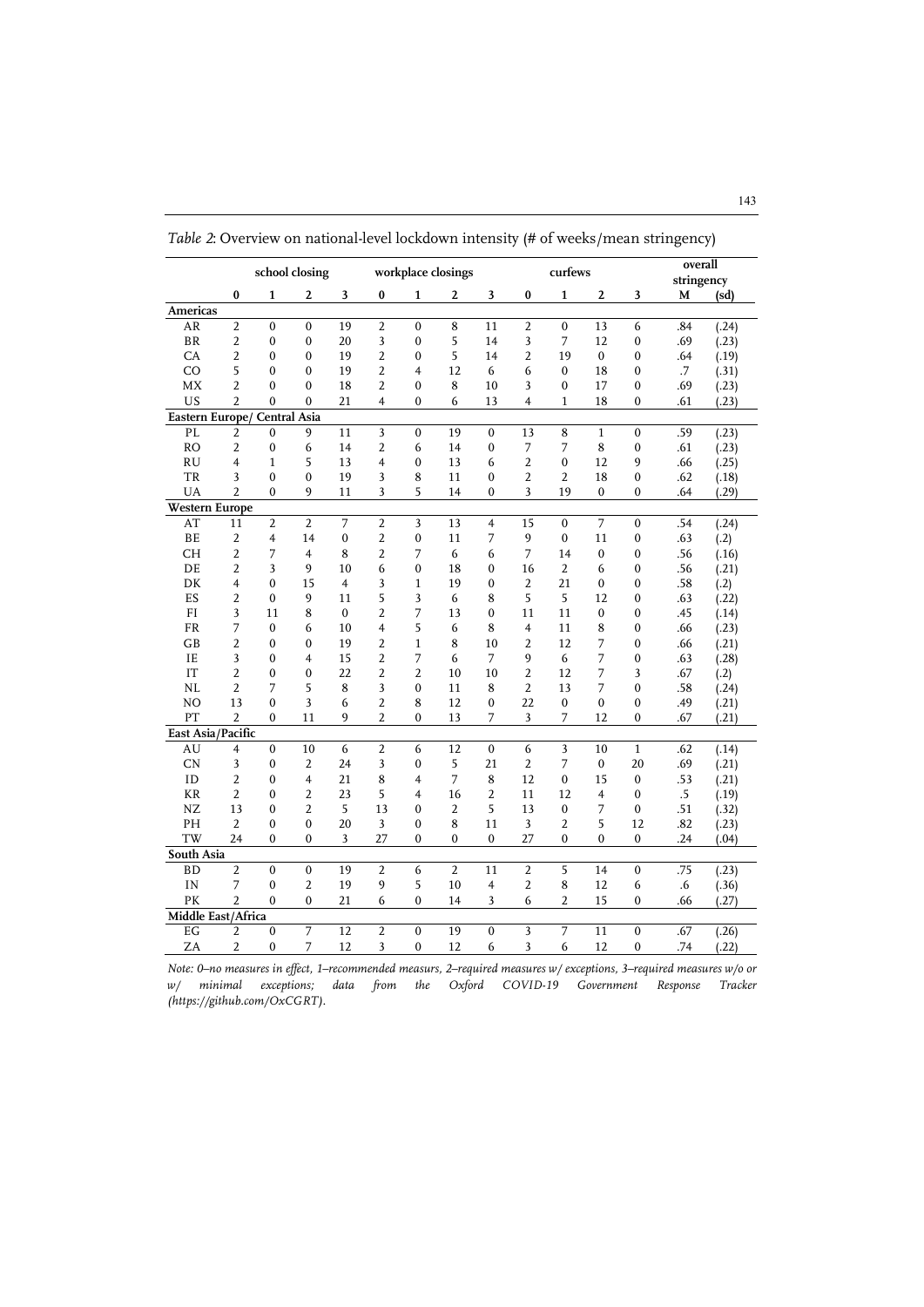Country and gender information for the user accounts was inferred from the profile entries in the "location" and "full name" fields. We used the Google Maps geocoding API to identify the country from the location information. Users' gender was identified with country-specific lookups of the given name using the Genderize API (genderize.io). Only accounts with 80% probability of correct gender identification (as provided by the Genderize API) entered our sample. We also removed all user accounts for which the automated location geocoding was ambiguous (i.e., produced more than one result). For 6 out of 43 countries, we obtained fewer than 100 female accounts and therefore excluded these countries from our analytic sample. In our analytic sample, 13,476 out of 177,480 users accounts belonged to women, i.e., around 8%, which is low but consistent with other estimates (see Finley 2017, for example). The overall average number of weekly contributions before the Covid-19 outbreak (i.e., in 2019) was around 2.6 for men (s.d. of 9) and 1.7 for women (s.d. of 7).

#### **6. Country-level Covid-19 countermeasures**

To assess the country and time-specific stringency of the lockdown measures, we drew on information provided by the Oxford Covid-19 Government Response Tracker (Hale et al. 2020), which we obtained through the Covid-19 Data Hub project (https://github.com/OxCGRT). In addition to using a composite measure that captures the overall stringency of nine containment measures, including school closures, workplace closures, and travel bans, we also used school closures (C1), workplace closures (C2), and stay-at-home restrictions (curfews) (C6) as separate indicators in our analyses.

The overall Covid-19 stringency measure can take on values between 0 and 100; higher values indicate more severe restrictions. If policies vary at the subnational level, the index takes on the level of the strictest sub-region. This means that in our empirical analyses, we may have underestimated the actual effect of both the overall lockdown stringency as well as effects of the separate lockdown measures on software developers' productivity when the implementation of these measures differed at lower administrative levels, e.g., region or municipality. Empirically, this applies in particular to large countries and countries with wide differences in infection rates at the local level, e.g., the United States (McDonald et al. 2020).

To improve the readability of our tables, we re-scaled the overall stringency indicator to range from 0 to 1. For instance, a value of around 73 (or .73 in the rescaled version used in our analyses), which reflects the situation in the United States in mid-April 2020, corresponds to school and workplace closures at all levels (with the exception of all essential tasks), the cancellation of public events, restrictions on social gatherings to 10 people or fewer, and travel restrictions (international travel bans, restrictions on domestic travel, curfews with few exceptions, and recommendations to close public transportation).<sup>[6](#page-10-0)</sup>

144

 $\ddot{ }$ 

<span id="page-10-0"></span><sup>6</sup> Illustrations of stringency levels of Covid-19 government responses can be found at https://covidtracker.bsg.ox.ac.uk/stringency-map; for the example above, data from September 7, 2020, were used.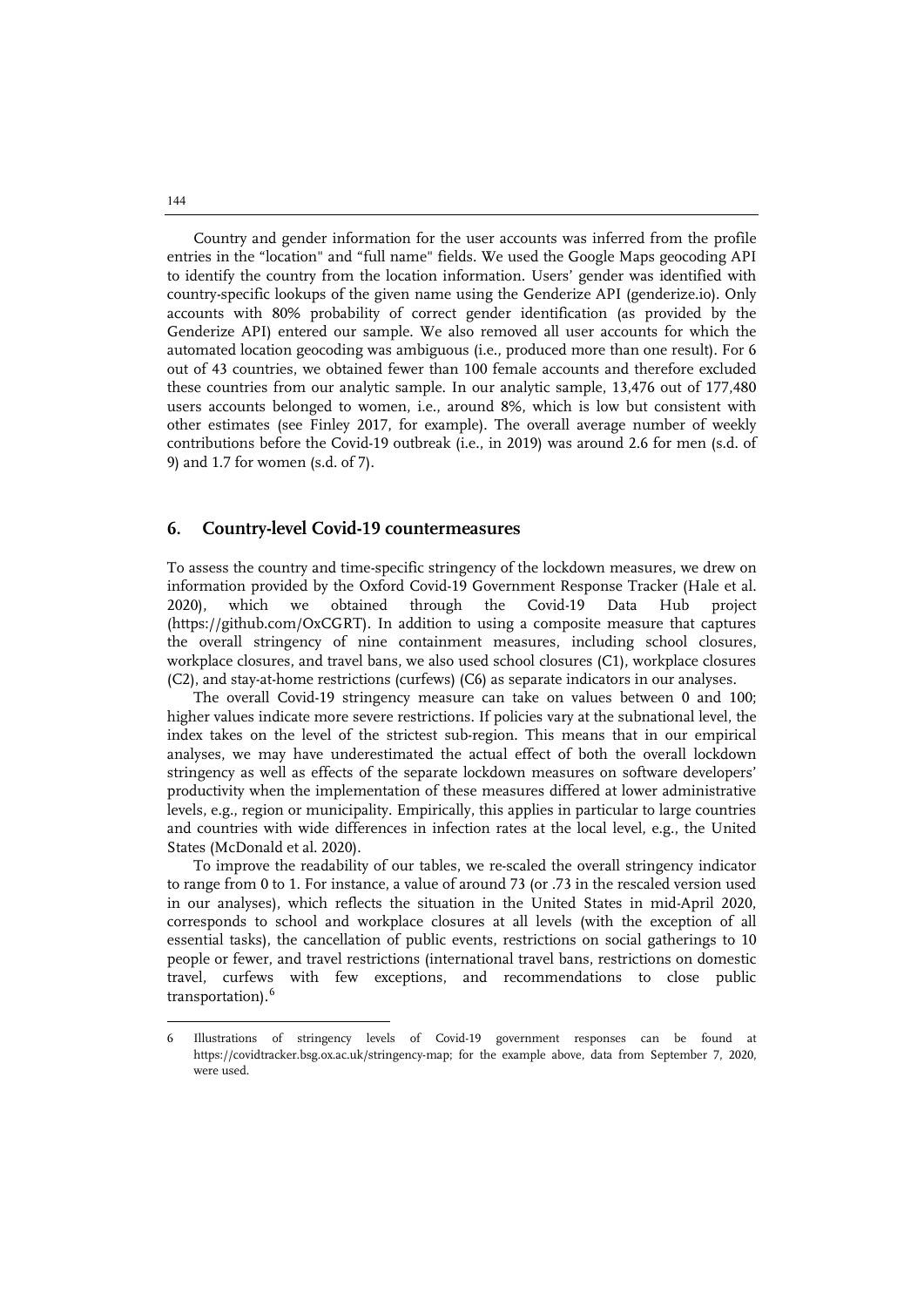The three separate indicators for school closures, workplace closures, and stay-athome restrictions, which we also used in our analyses, were originally measured on four levels: (0) no restrictions; (1) non-binding recommendations; (2) partial restrictions with exceptions; and (3) mandatory and enforced restrictions with no/only few exceptions. Table 2 provides an overview of the number of weeks during which each measure was implemented—along with the mean of the overall Covid-19 stringency index and its standard deviation. As most countries did not have all levels of each lockdown measure implemented during our observation period, we collapsed the categories and used a dichotomous variable in our multivariable analyses  $(0 - no$  restrictions / non-binding recommendations; 1 – partially enforced restrictions / mandatory restrictions with few/no exceptions).

We also used the implementation of these countermeasures to specify the countryspecific time of the pandemic's outbreak. That is, we defined the manifest outbreak of the pandemic if any of the policy measures "school closures," "workplace closures," or "stayat-home restrictions" took on a value above zero (i.e., if the government at least recommended restrictions).[7](#page-11-0)

# **7. Analytic strategy**

 $\ddot{ }$ 

To assess whether, and to what degree, the outbreak of the Covid-19 pandemic affected the productivity of male and female software developers differently, we proceeded in two steps. In a first step, we used the data from the beginning of our observation period (2014) up to the country-specific onset of Covid-19 countermeasures to train a Holt-Winters forecast model (Holt 2004; Winters 1960). The Holt-Winters model is appropriate to forecast "seasonal" data series and is used to make a counterfactual prediction of the weekly mean GitHub contributions if the pandemic had not occurred. That is, for the time after each country had started to implement any type of countermeasure to fight the pandemic, we can compare the predicted mean weekly contributions with the observed mean weekly contributions. The counterfactual scenarios are estimated separately by country and gender. In the following, we refer to the difference between the predicted and the observed weekly contribution as the estimated "productivity gap". Positive values indicate an upward deviation from the predicted productivity and negative values a downward deviation. In addition to graphically displaying this productivity gap for a select number of countries, we also seek to systematically describe the productivity gap for all countries in our study by presenting the stylized results of country-specific OLS regressions (separated by gender).

In a second step, we estimated two-way fixed effects models to explain the variation in the observed productivity gap between genders and countries with the stringency of the country-specific safety measures to contain the pandemic. In these analyses, we restricted our sample to the period between the country-specific implementation of the first measures to counteract the pandemic in any given country and the end of July 2020. We

<span id="page-11-0"></span><sup>7</sup> Replication materials available a[t https://github.com/WZBSocialScienceCenter/github\\_covid\\_gender\\_jfr](https://github.com/WZBSocialScienceCenter/github_covid_gender_jfr)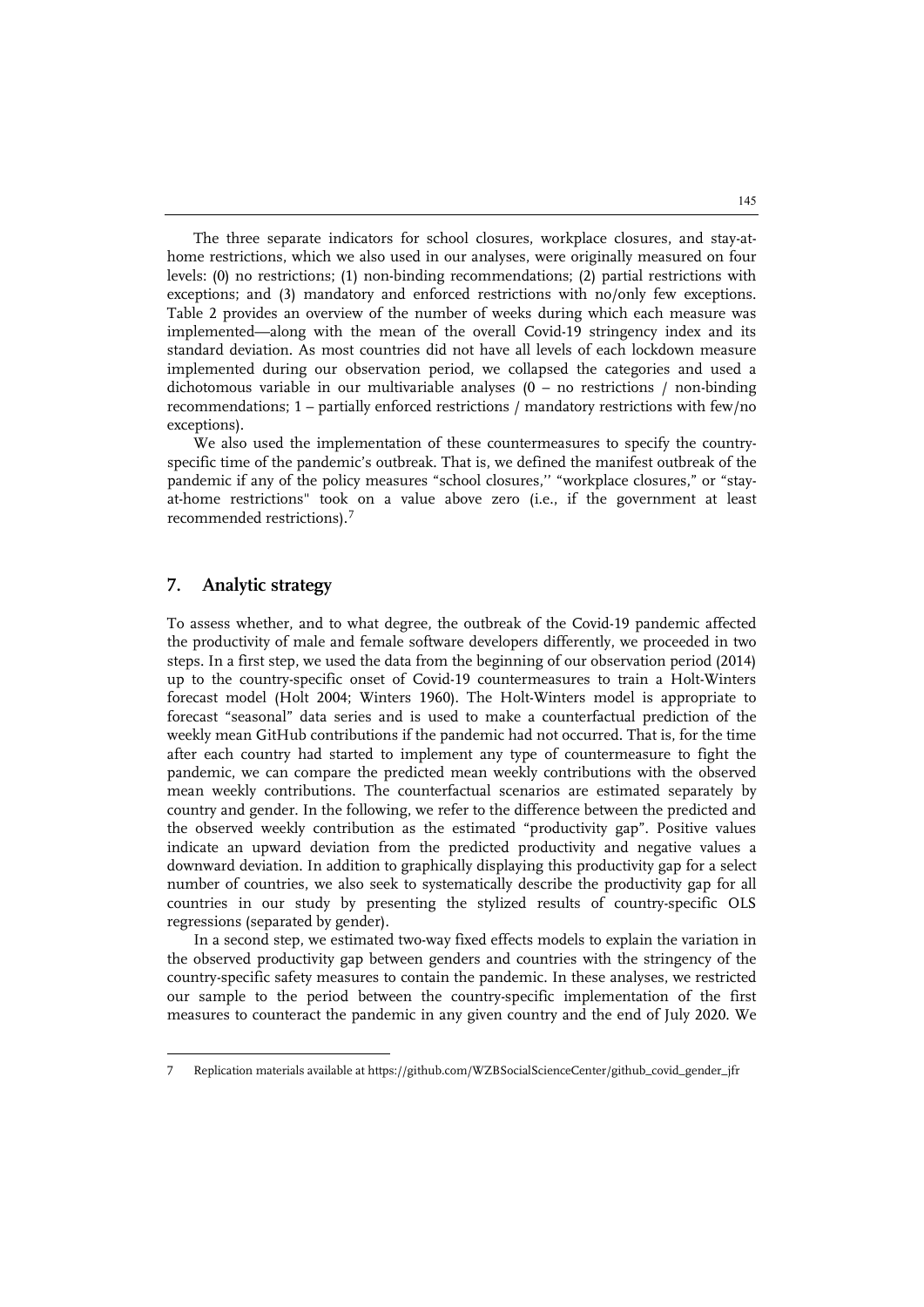estimated robust standard errors clustered at the country level. Our models take on the following form:

$$
(1) \t y_{jt} = \alpha + \beta_1 x_{sjt} + \mu_j + \gamma_t + \epsilon_{jt}
$$

(2) 
$$
y_{jt} = \alpha + \beta_1 x_{1jt} + \beta_2 x_{2jt} + \beta_3 x_{3jt} + \beta_4 x_{1jt} x_{2jt} + \mu_j + \gamma_t + \epsilon_{jt}
$$

Male and female software developers' average deviations between the predicted and observed number of weekly GitHub contributions  $y_{jt}$  in *country j* in *week t* are explained by the exogenous variable *stringency of lockdown measures*  $x_{sjt}$  (Model 1) and alternatively by the variables *school closures*  $x_{1jt}$ , workplace closures  $x_{2jt}$ , and *stay-at-home* restrictions/curfews  $x_{3jt}$  at the country-week level as well as an *interaction effect between school and workplace closures*  $x_{1jt}x_{2jt}$  (Model 2). We included this interaction effect because working from home when schools and daycare facilities are closed tremendously decreases the benefits from remote work for individuals who have to take care of children or do homeschooling. With the country fixed effects  $\mu_i$ , we sought to rule out timeinvariant unobserved confounders that may affect the average number of contributions by software developers to GitHub, such as the health care system or political majorities in national governments. With the time fixed effects  $\gamma_t$ , measured in weeks since implementation of initial countermeasures, we took account of the fact that software developers' average weekly productivity is likely to vary with the duration of the pandemic.  $\alpha$  is the overall intercept for all countries for the time at which the first countermeasures were implemented,  $\beta_{1-3}$  are the parameters of interest, and  $\epsilon_{it}$  is the error term. The underlying assumption of this specification is that variation in the stringency of the different lockdown measures  $x_{sjt}$  and  $x_{1-3jt}$  is exogenous and conditional on a general time trend  $\gamma_t$ . This two-way fixed effects specification can be interpreted as a generalized difference-in-differences approach. The estimated parameters  $\beta_1$  to  $\beta_3$  can therefore be interpreted causally.

#### **8. Findings**

Figure 1 displays the difference between the observed and the predicted number of average weekly contributions for a select number of countries from different regional clusters. A graph that juxtaposes the predicted and the actual number of weekly contributions by gender for all the countries in our sample is provided in the supplementary online materials. Within each of the four geographic regions, we see some variation in the deviation patterns for male and female developers. In the majority of countries shown in Figure 1, men were constantly more productive than expected after the country-specific lockdown measures were implemented (indicated by the dashed vertical line). For women, by contrast, there was great variation. Women in Romania and Ireland were considerably more productive than expected. For Brazil, India and the United States, the upward deviation was similar, though less pronounced. Other countries show mixed patterns or even a decrease in productivity compared to the prediction (Norway, Russia).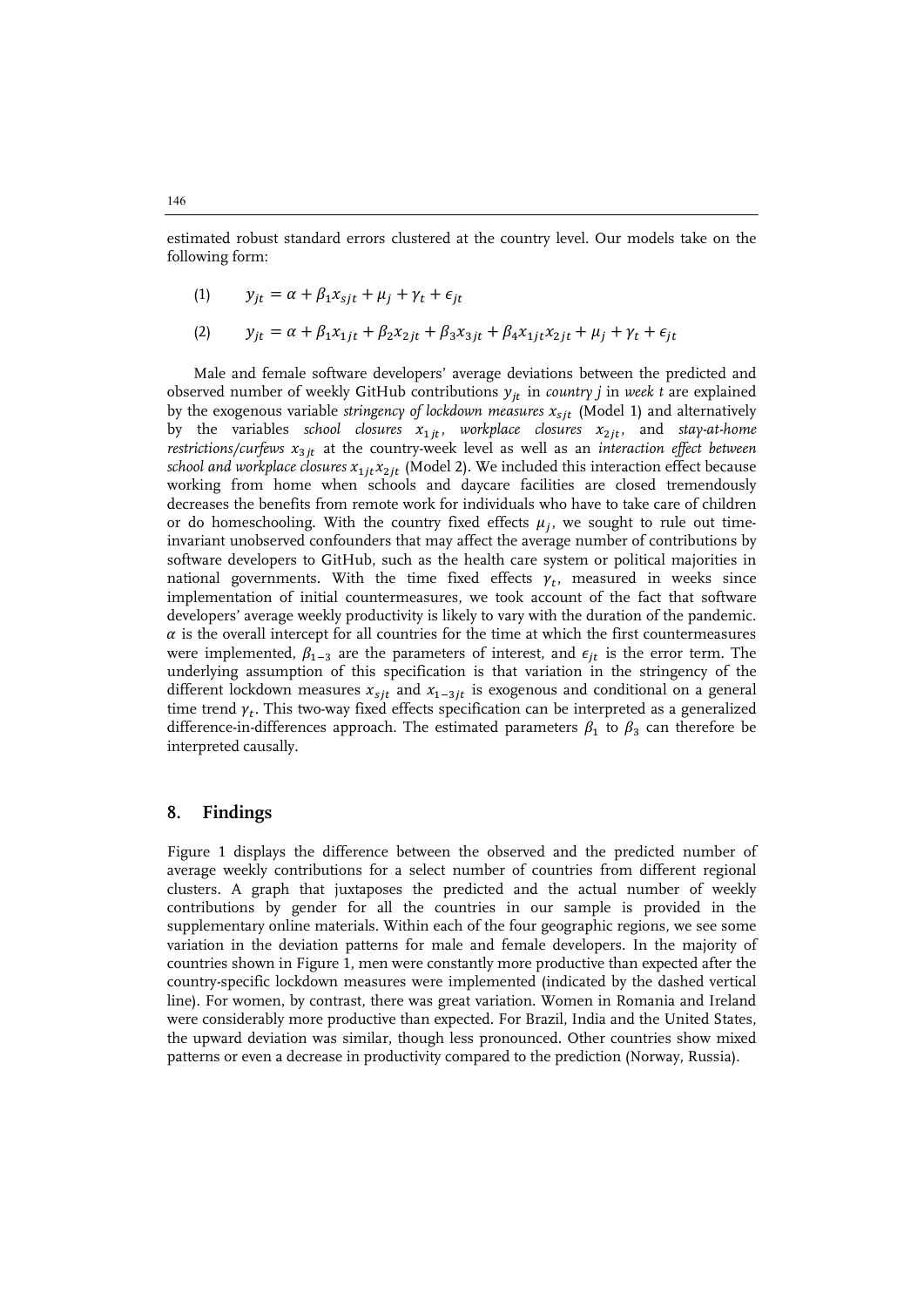

*Figure 1*: Actual vs. predicted number of weekly contributions by country and gender

*Note: GitHub data, 2014 to August 2020, own calculations. Please note the differences in the scale of the y-axis to account for baseline productivity differences between countries.*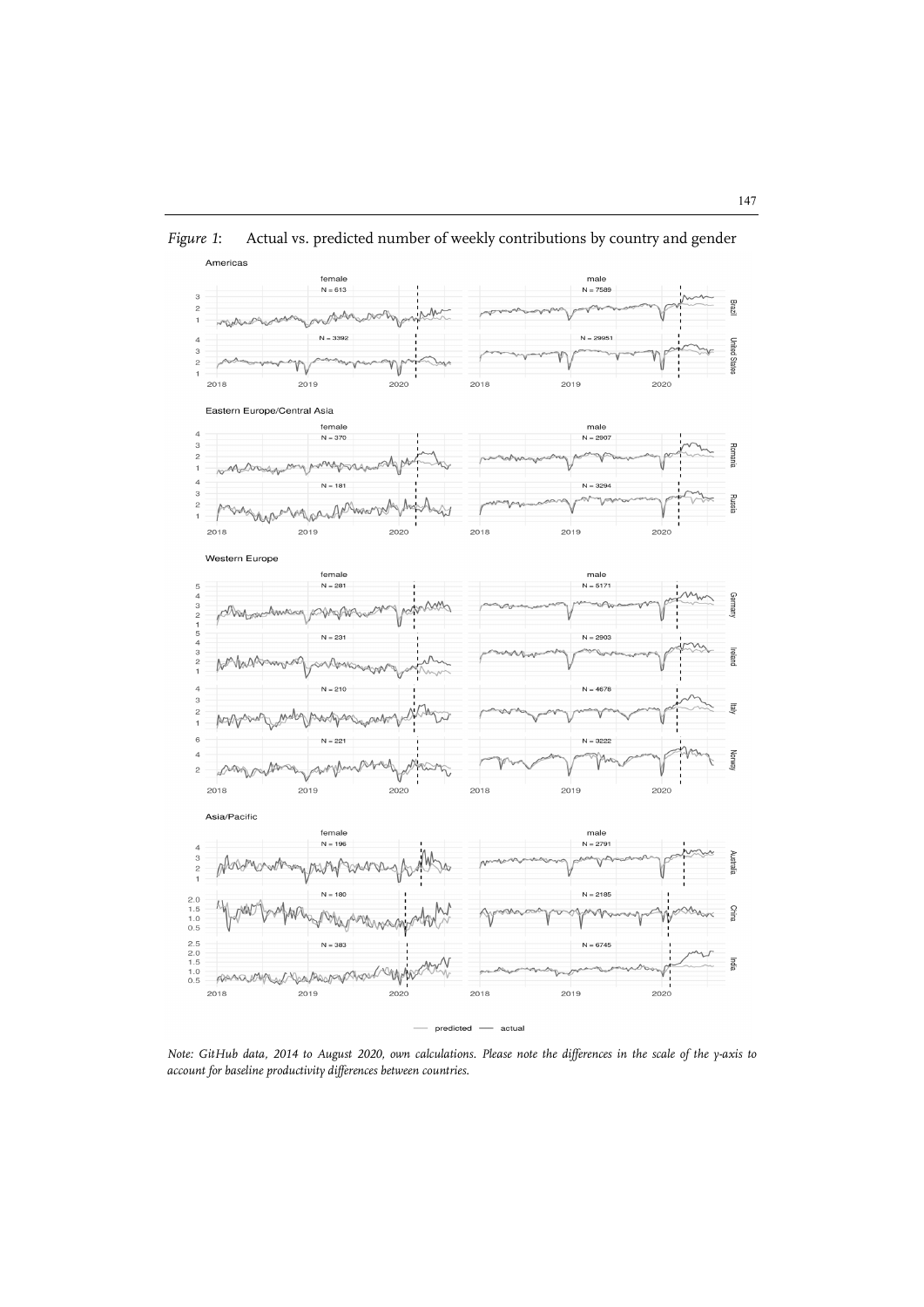In addition to indicating the differential effect of the lockdown measures on men's vs. women's productivity, Figure 1 also shows that—due to the considerably smaller sample sizes for women—the forecasts based on the Holt-Winters model tend to be more accurate for men than for women. In the pre-pandemic phase, the line for observed productivity and the line for predicted productivity overlap to a large degree for men but to a smaller degree for women. This potential imprecision needs to be kept in mind when interpreting the results for those countries in which no differences in the productivity gap were observed, in particular among women.

Table 3 provides a summary of the statistically significant upward and downward deviations from the prediction by gender and country by drawing on the results from country-specific, linear OLS regressions. The arrows in the "intercept" column indicate whether men's and women's initial productivity increases (↑) or initial decreases (↓) were statistically significant or whether there was no statistically significant deviation from the prediction  $(\rightarrow)$ . The arrows in the "slope" column indicate the time trend over the observation time (between the country-specific outbreak and the end of July 2020). Here again, only statistically significant ( $p < 0.05$ ) increases and decreases are marked with upward and downward arrows; intercepts and slopes that are not statistically significant were assigned constant values  $(\rightarrow)$ . While this stylized summary of the development captures neither the size of the productivity gap across countries and genders nor nonlinear time trends, it provides a comprehensive overview of all countries in our sample.

Overall, Table 3 shows that the observed productivity exceeded the predicted number of average weekly contributions for women in a total of 10 countries and for men in a total of 31 countries (combinations of intercept and slope with at least one positive component and no negative component). A total of 25 countries for women and six countries for men showed mixed patterns or followed the expected path in terms of observed productivity. Productivity was below the predictions in two countries for women ( $p < 0.05$ ) but not in a single one for men (combinations of intercept and slope with at least one negative component and no positive component).

Next we turn to the findings from our multivariable analyses. Table 4 shows the results for our two-way fixed effects analyses and confirms the impression provided by our descriptive findings. Both men's and women's average deviations from the predicted number of contributions increased after national governments implemented countermeasures to fight the pandemic (intercepts of 0.31 for men and 0.35 for women in M0). The variation in this overall effect, however, is slightly greater for women than for men (95%CI around the intercept in M0, which only includes time and country fixed effects, ranges from 0.17 to 0.54 for women and from 0.21 to 0.42 for men).

Model 1 in Table 4 shows that more stringent lockdown measures increased both men and women's productivity to almost equal degrees. Men's average number of contributions increased by .061 and women's by .057 for every 10 percentage point increase in the stringency of the lockdown measures. In other words, the more social contact was restricted, the more code software developers—both male and female—wrote and shared on average across countries. One explanation for this overall increase in number of weekly contributions relates to the fact that software developers presumably had more time on their hands when public life had come to a standstill. Another

148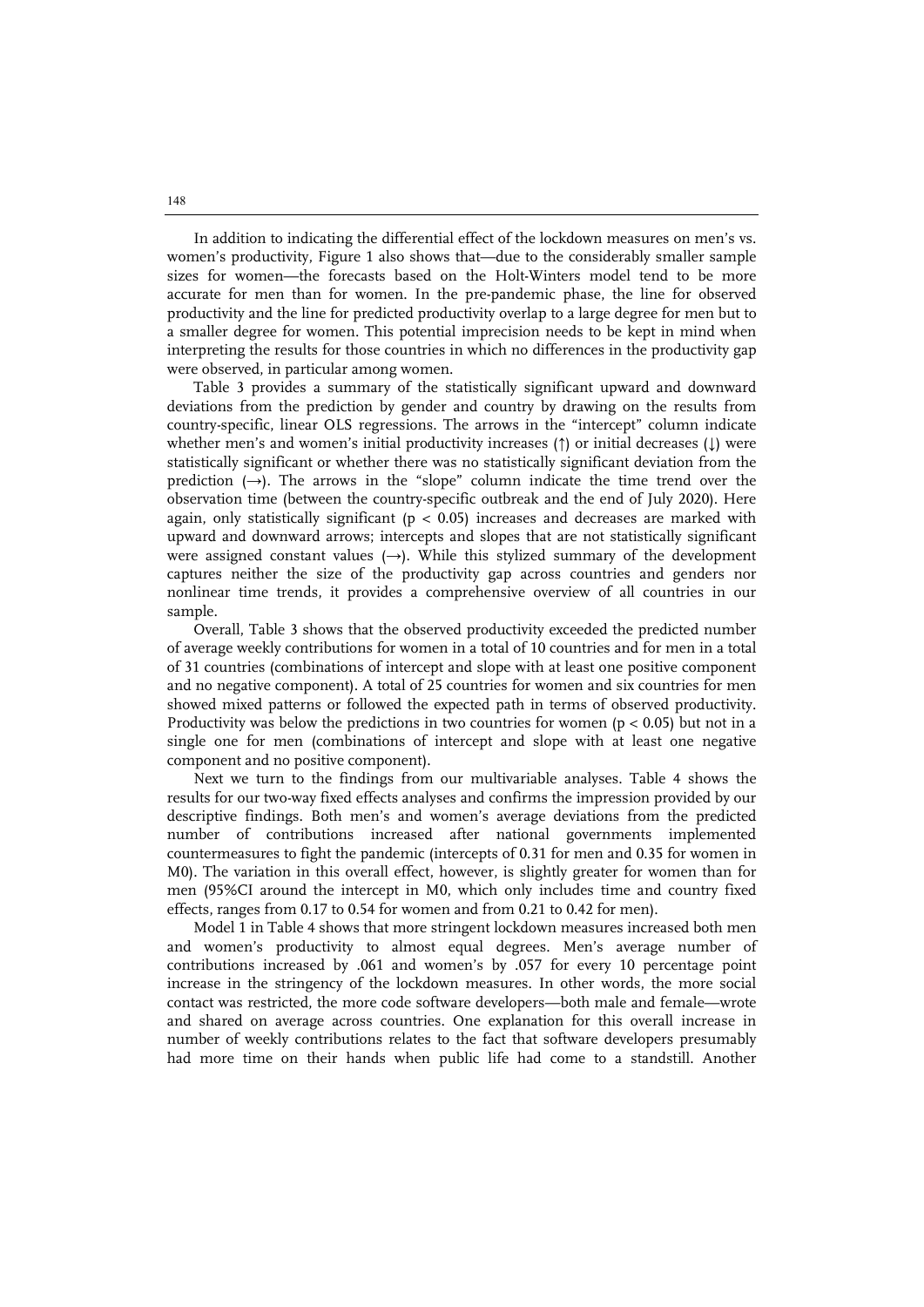explanation may be that software developers were responding to the virus and the necessity to answer questions with code. In contrast to men and women in other fields, software developers do not seem to have suffered a productivity decrease, as most developers did not have care obligations at that time.

With Model 2 in Table 4, we sought to examine how school and workplace closures as well as stay-at-home restrictions affected men's and women's coding productivity. Going from no or recommended school closures to mandatory school closures with few/no exceptions increased men's mean number of GitHub commits across all countries by .12  $(M2(M))$ , whereas this effect was negative and close to zero for women  $(-0.03)(M2(F))$ . Workplace closures, by contrast, seem to have positively affected both men's and women's productivity, although the coefficient for men (.14) was twice the size of that for women (.07), which—in addition—had a very large 95%CI (-.12 to .53). In substantive terms, this means that going from open to closed workplaces increased men's productivity on average by 5% when we used the value of men's average number of weekly contributions from 2019, i.e., the year preceding the pandemic, as a baseline level. We also observed productivity increases following the implementation of stay-at-home restrictions for both men and women; here, by contrast, the increases were much greater for women (0.15) than for men (0.08).

As the possibilities to work from home are severely constrained by care and homeschooling responsibilities, in Model 3 we further examined whether the observed productivity effects for men and women following workplace closures were affected by school closures. Examining this interaction effect is crucially important, as governments in most countries implemented school and workplace closures simultaneously at the outset of the pandemic in 2020. Once we accounted for this co-occurrence of school and workplace closures (which appeared in 719 out of our 838 country-weeks), the positive effects of workplace closures on women's GitHub contributions essentially disappeared, whereas the positive effect for men was unaffected by school closures.<sup>[8](#page-15-0)</sup>

 $\ddot{ }$ 

<span id="page-15-0"></span><sup>8</sup> The results from a three-way interaction between all three country-level policies did not alter the substantial conclusions based on Model 3; please see replication files for a graphical display of the joint effects of all three measures.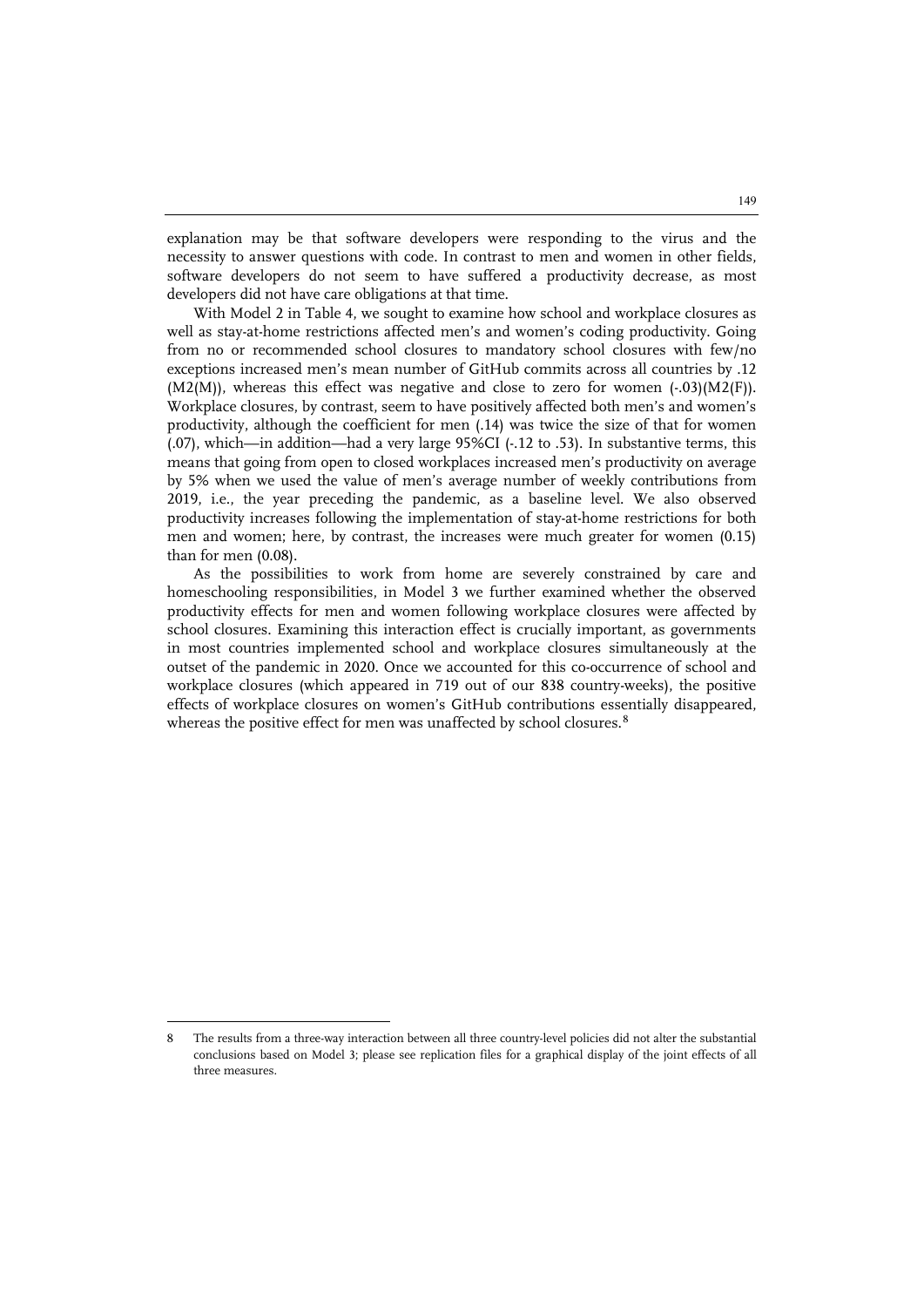| Women             |               | Men           |                           | Country              |
|-------------------|---------------|---------------|---------------------------|----------------------|
| intercept         | slope         | intercept     | slope                     |                      |
| $\rightarrow$     | ↗             | ↑             | $\rightarrow$             | Argentina            |
| $\uparrow$        | $\rightarrow$ | $\uparrow$    | $\rightarrow$             | Australia            |
| $\rightarrow$     | $\rightarrow$ | $\uparrow$    | $\rightarrow$             | Austria              |
| $\rightarrow$     | $\rightarrow$ | $\rightarrow$ | ╱                         | Bangladesh           |
| $\rightarrow$     | ↘             | ↑             | $\rightarrow$             | Belgium              |
| $\rightarrow$     | ↗             | ↑             | ↗                         | <b>Brazil</b>        |
| $\uparrow$        | $\rightarrow$ | $\uparrow$    | $\rightarrow$             | Canada               |
| $\rightarrow$     | ↗             | $\rightarrow$ | $\rightarrow$             | China                |
| $\uparrow$        | ╲             | ↑             | ╱                         | Colombia             |
| $\longrightarrow$ | $\rightarrow$ | $\uparrow$    | $\rightarrow$             | Denmark              |
| $\rightarrow$     | $\rightarrow$ | $\uparrow$    | $\rightarrow$             | Egypt                |
| $\uparrow$        | $\checkmark$  | $\uparrow$    | $\rightarrow$             | Finland              |
| $\uparrow$        | $\checkmark$  | $\uparrow$    | $\rightarrow$             | France               |
| $\rightarrow$     | $\rightarrow$ |               | $\rightarrow$             | Germany              |
| ↓                 | ↗             | $\rightarrow$ | ╱                         | India                |
| ↓                 | $\rightarrow$ | $\rightarrow$ | ↗                         | Indonesia            |
| $\uparrow$        | $\rightarrow$ | ↑             | $\rightarrow$             | Ireland              |
| $\uparrow$        | ╲             | $\uparrow$    | $\rightarrow$             | Italy                |
| $\rightarrow$     | $\rightarrow$ | ↑             | ↗                         | Mexico               |
| $\rightarrow$     | $\rightarrow$ | $\uparrow$    | $\rightarrow$             | Netherlands          |
| $\uparrow$        | $\checkmark$  | $\uparrow$    | $\rightarrow$             | New Zealand          |
| $\rightarrow$     | $\rightarrow$ | $\uparrow$    | $\overline{\phantom{0}}$  | Norway               |
| $\rightarrow$     | ↗             | $\rightarrow$ | ↗                         | Pakistan             |
| $\uparrow$        | $\rightarrow$ | $\rightarrow$ | $\rightarrow$             | Philippines          |
| $\uparrow$        | $\rightarrow$ | $\uparrow$    | $\rightarrow$             | Poland               |
| $\rightarrow$     | $\rightarrow$ | $\uparrow$    | $\rightarrow$             | Portugal             |
| $\uparrow$        | ╲             | $\uparrow$    | $\rightarrow$             | Romania              |
| $\rightarrow$     | $\rightarrow$ | $\rightarrow$ | $\rightarrow$             | Russia               |
| $\rightarrow$     | $\rightarrow$ | $\uparrow$    | $\rightarrow$             | South Africa         |
| $\uparrow$        | ↘             | ↑             | $\rightarrow$             | South Korea          |
| $\rightarrow$     | $\rightarrow$ | ↑             | $\boldsymbol{\mathsf{v}}$ | Spain                |
| $\rightarrow$     | $\rightarrow$ |               | $\rightarrow$             | Switzerland          |
| $\rightarrow$     | ↗             | $\rightarrow$ | ↗                         | Taiwan               |
| $\uparrow$        | ╲             | $\uparrow$    | $\rightarrow$             | Turkey               |
| $\rightarrow$     | $\rightarrow$ | ↑             | $\overline{\phantom{0}}$  | Ukraine              |
| $\downarrow$      | ∕             | $\uparrow$    | $\rightarrow$             | United Kingdom       |
| $\rightarrow$     | $\rightarrow$ | ↑             | $\rightarrow$             | <b>United States</b> |

*Table 3: Actual vs. predicted number of weekly contributions by country and gender*

*Note: Summary of the overall deviation patterns by gender and countries based on the results from country-specific OLS regressions; arrows in the "intercept" column indicate whether men's and women's productivity initially increased (↑), decreased (↓), or stayed the same (→) after the first lockdown measures were implemented; arrows in the "slope" column indicate the time trend over the observation time.*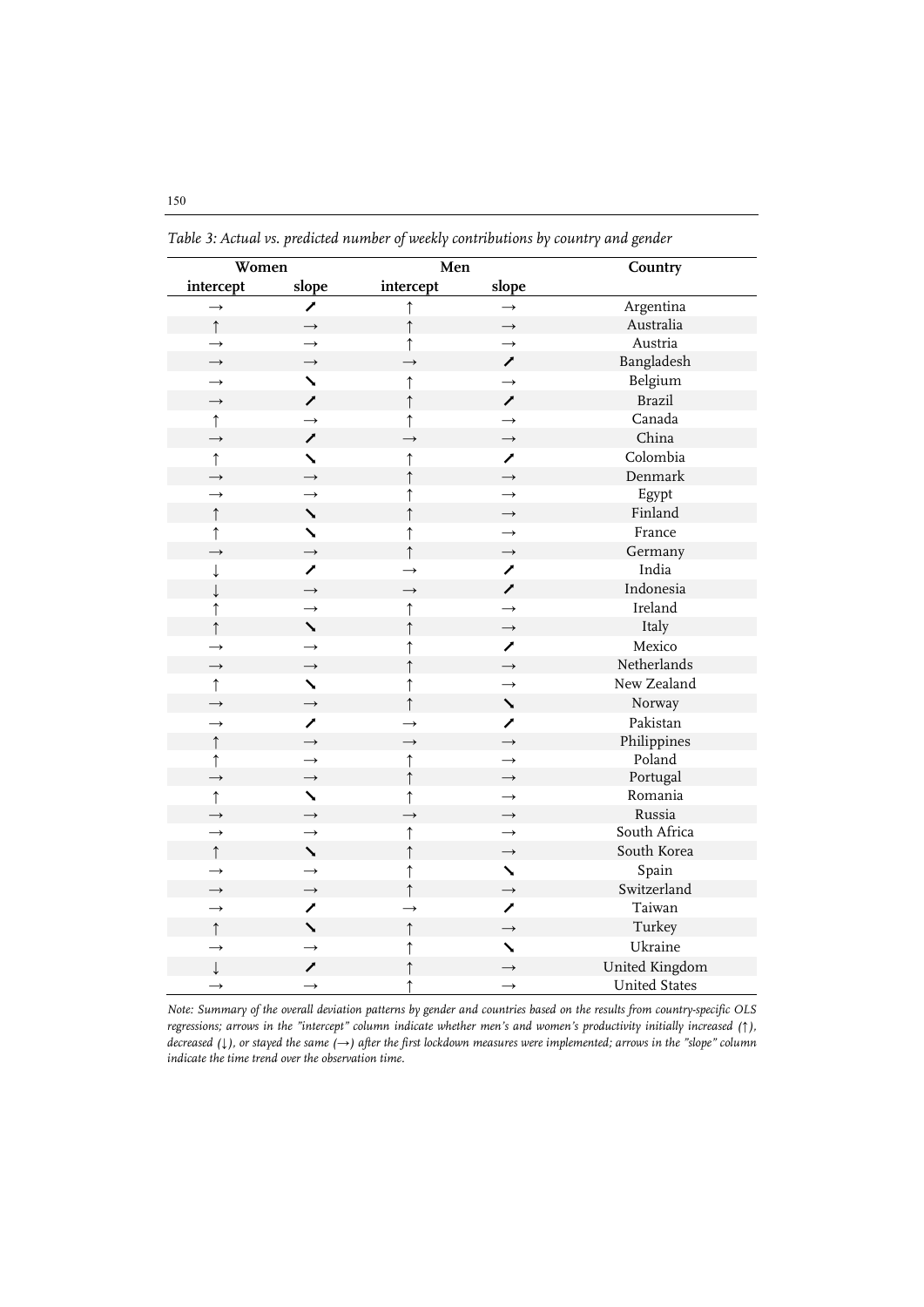|                                           | MO(M)                     | MO(F)                    | M1(M)                                                 | M1(F)                      | M2(M)                       | M2(F)                                               | M3(M)                                                     | M3(F)                                                  |
|-------------------------------------------|---------------------------|--------------------------|-------------------------------------------------------|----------------------------|-----------------------------|-----------------------------------------------------|-----------------------------------------------------------|--------------------------------------------------------|
| Overall lockdown<br>stringency            |                           |                          | [0.46, 0.75]<br>$0.61^{\tiny\it{***}}$                | $0.57^{**}$<br>[0.17,0.96] |                             |                                                     |                                                           |                                                        |
| School closings (1=yes)                   |                           |                          |                                                       |                            | $0.12^{***}$<br>[0.04,0.20] | $-0.03$<br>$[-0.29, 0.23]$                          | $0.14$ <sup>*</sup><br>[0.02,0.27]                        | $[0.04$ [-0.31,0.38]                                   |
| Workplace closings<br>$(1 = y \text{es})$ |                           |                          |                                                       |                            | $0.14***$<br>[0.06,0.22]    | $[0.07$<br>[-0.12,0.26]                             | $\begin{array}{c} 0.18^{***} \\ [0.06, 0.30] \end{array}$ | $[0.20$<br>[-0.12,0.53]                                |
| Curfews<br>$(1 = y \text{es})$            |                           |                          |                                                       |                            | [0.02, 0.15]<br>$0.08^{*}$  | $\begin{array}{c} 0.15^* \\ 0.02, 0.29 \end{array}$ | [0.02, 0.16]<br>$0.09^{\ast}$                             | $\begin{array}{c} 0.16^{*} \\ 0.02, 0.31] \end{array}$ |
| Interaction: Work x School<br>closings    |                           |                          |                                                       |                            |                             |                                                     | $[-0.19, 0.09]$<br>$-0.05$                                | $-0.17$<br>[-0.57,0.23]                                |
| Constant                                  | [0.21, 0.42]<br>$0.31***$ | $0.35***$<br>[0.17,0.53] | $\begin{array}{c} 0.12^{*} \\ 0.01, 0.23 \end{array}$ | $0.16$<br>[-0.02,0.34]     | $0.23***$<br>[0.13,0.33]    | $0.27***$<br>[0.09,0.44]                            | $0.23***$<br>[0.13,0.33]                                  | $0.27***$<br>[0.09,0.44]                               |
| Observations                              | 839                       | 837                      | 839                                                   | 837                        | 839                         | 837                                                 | 839                                                       | 837                                                    |
| Adjusted R <sup>2</sup>                   | 0.486                     | 0.284                    | 0.551                                                 | 0.307                      | 0.550                       | 0.298                                               | 0.549                                                     | 0.299                                                  |
|                                           |                           |                          |                                                       |                            |                             |                                                     |                                                           |                                                        |

*Table 4: Results of 2-way fixed-effects regressions (DV = deviation from the predicted productivity)*

*Note: Results are based on models that include both country and time (weeks since outbreak) fixed-effects \* p < 0.05, \*\* p < 0.01, \*\*\* p < 0.001.*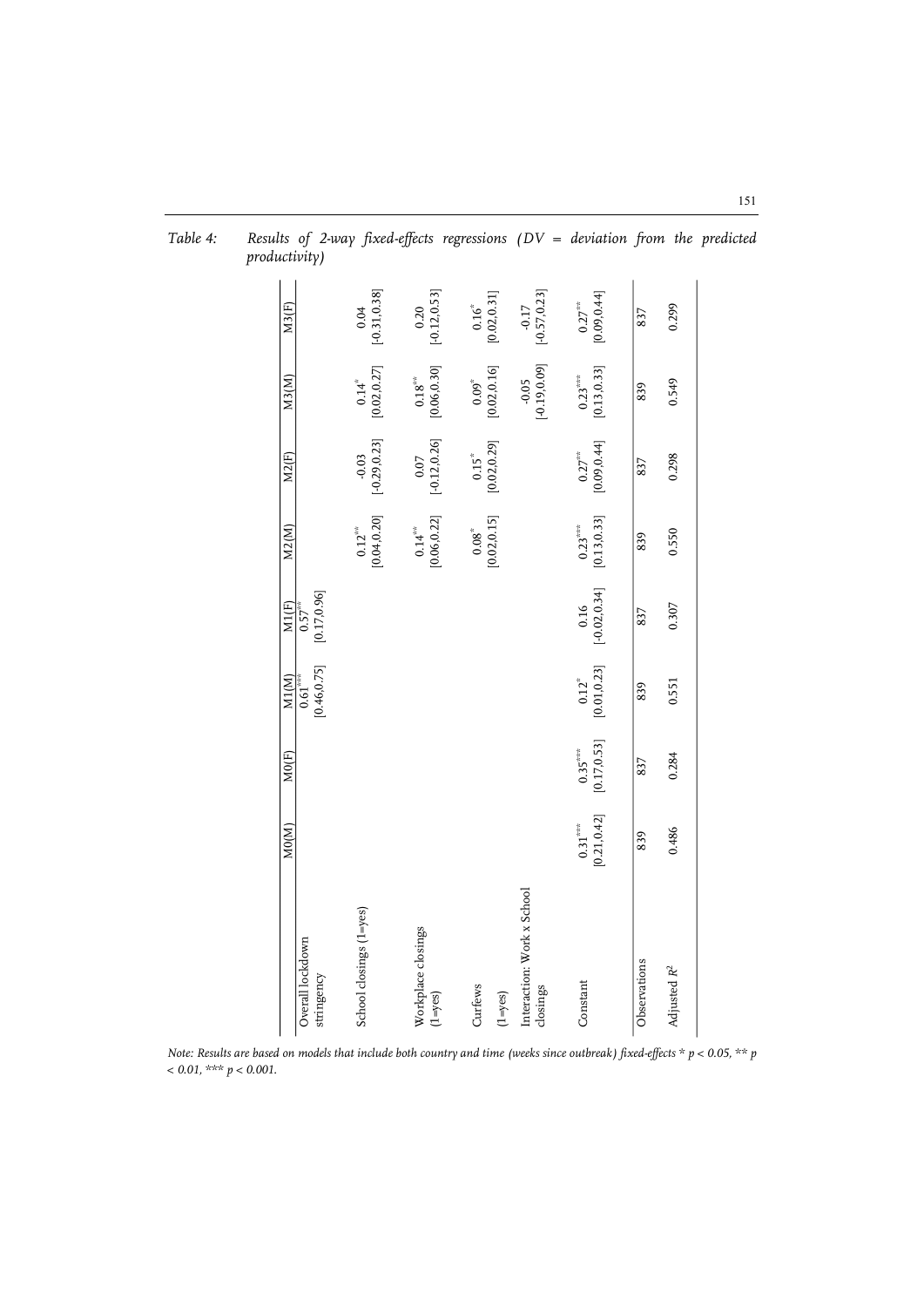## **9. Limitations**

Before concluding the paper, we need to mention several issues that warrant further research. First, the selectivity of the GitHub population—particularly their age and the fact that developers in most countries tend to be childless—prohibits us from drawing general conclusions about the extent to which the pandemic may have affected men's and women's professional advancement in general. Our findings should therefore be interpreted cautiously as a lower-bound estimate of the pandemic's gendered effects.

Second, as the data in our analyses did not include individual-level information on parenthood, current work status, or use of remote work options, we cannot clearly attribute the observed gender differences to an unequal distribution of childcare duties between men and women.<sup>[9](#page-18-0)</sup> By using aggregated data only in our analyses, moreover, we may have missed out on the heterogeneity that exists among women (and men)—even among those of similar age, as is the case for the software developers in our study. This concern applies, in particular, to those countries for which we observed no large differences between the observed and the predicted mean weekly number of contributions. While some groups of women may have reduced their coding activities due to childcare duties or firm closures, others may have used the additional time to code either as part of their job or for their private enjoyment and enhancement of their human capital. Such opposing trends would cancel each other out, but unfortunately cannot be assessed in our analyses.

Third, our analyses were limited to the initial period after the outbreak of the Covid-19 pandemic. Expanding the time frame would certainly provide additional insights, as the time gained from workplace closures or curfews that people might have used for extra coding activities may (or may not) have levelled out over time. The predictions of our forecast model, however, become more unreliable with an increase in the span of time for which the predictions are made. Likewise, in our analyses, we could not adjust for the uncertainty associated with our forecast model. Given the considerably smaller number of GitHub accounts held by female software developers, this uncertainty may even be greater for women than for men.

# **10. Discussion and conclusion**

j

This paper sought to examine whether the Covid-19 pandemic and, in particular, the measures implemented to contain the spread of the virus, affected men's and women's work-related productivity to different degrees. To do so, we drew on data that we collected on the social coding platform GitHub. In a first step, we compared the number of actual mean contributions by country and gender to the predicted contributions that we assessed based on data from 2014 to the beginning of 2020 as if the Covid-19 pandemic had not

<span id="page-18-0"></span><sup>9</sup> We must also acknowledge that female developers are less likely than male developers to register on GitHub with their real names. See Terrell et al. (2017)and Nafus (2011) for recent evidence of differential treatment of male and female developers on GitHub. Similar concerns may apply to the geocoding information that software developers provide.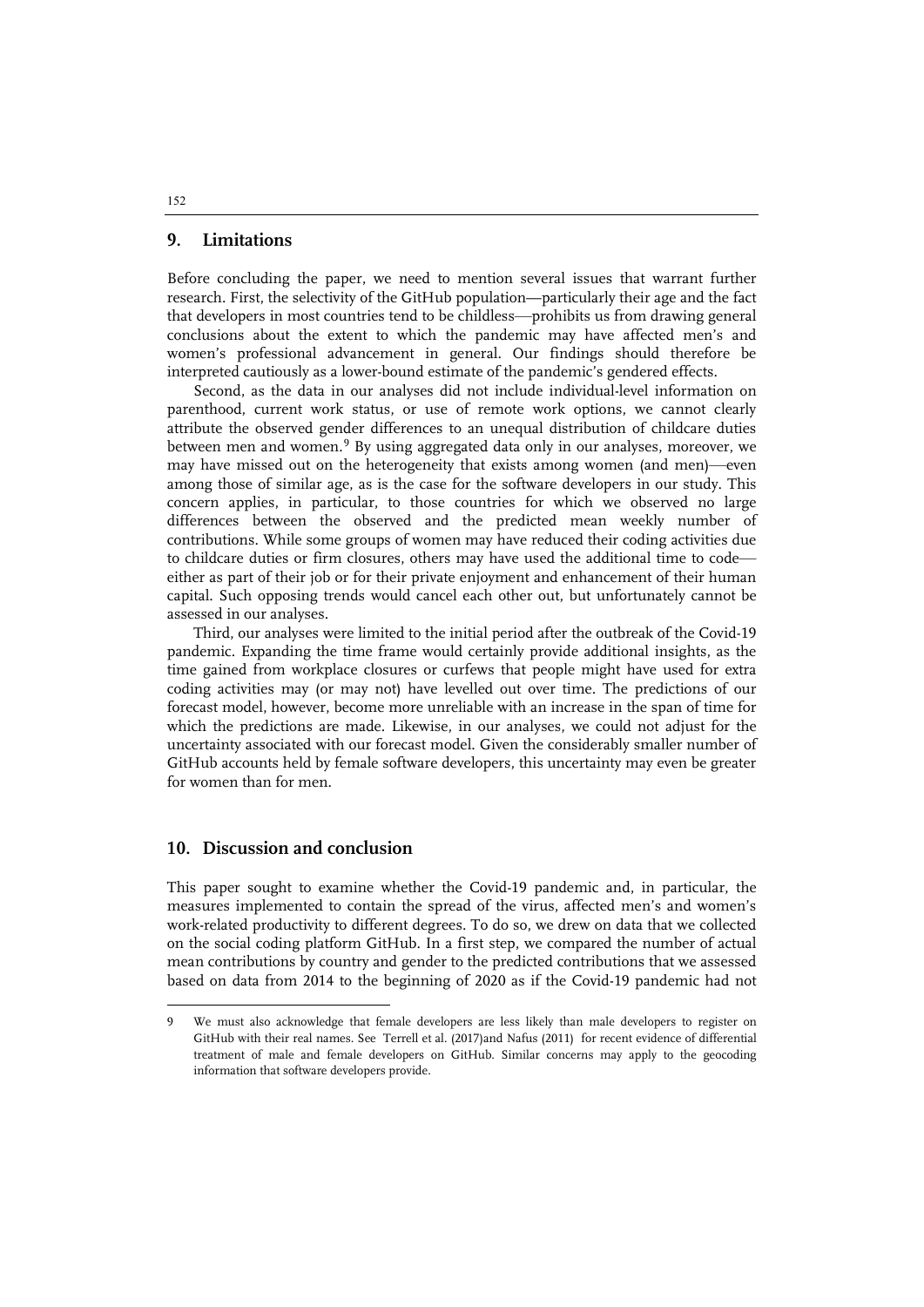happened. The results from a Holt-Winter forecast model show that in most countries, both male and female developers submitted more contributions than predicted during the first few months of the pandemic. However, the upward deviations for women were less pronounced than for men, and for a considerable number of countries, the descriptive display of the deviations even suggests that women—at least for some time during the first lockdown in 2020—contributed less than predicted.

To shed light on the underlying reasons for the greater variation in women's productivity, we combined the GitHub data with country-level information on lockdown stringency. The results of our two-way fixed effects analyses confirm the findings from the descriptive analyses. Both men's and women's productivity increased with increasing levels of lockdown stringency. Our analyses also show that when governments imposed stay-at-home restrictions, on average, both male and female software developers increased the number of contributions they made to GitHub. In addition, we found that men's productivity increased when workplaces were closed—independent of whether schools were closed or open. For women, however, we only observed such a productivityenhancing effect of workplace closures when schools were open.

With these insights, we seek to contribute to the ongoing debate on the pandemic's social and economic consequences for men and women. In contrast to previous work on the topic, our study was able to draw on "hard" data, which are more likely than survey data to lead to reliable results. Moreover, our use of contributions to coding projects provides an instantaneous indication of productivity and therefore likely also a more accurate reflection of productivity than submissions to academic journals and preprint outlets.

Although GitHub users are not a random sample of the population, this finding nonetheless has important implications for our understanding of the pandemic's gendered impacts on men's and women's professional advancement. Given that software development is a least-likely case for observing gender differences in productivity following the outbreak of the Covid-19 pandemic due to the demographic characteristics of our population, our finding provides some indication of the unequal effects of the pandemic on men's and women's professional advancement depending on potential care responsibilities.

#### **Acknowledgments**

This project received funding from the BMBF Grant "Who cares?" (Grant #6010506). We would like to thank our colleagues Kristin Kelley and Ulrich Kohler for their feedback and advice as well as Stefan Munnes, Armin Sauermann, and Marcel Knobloch for their help with the collection of the macro-data and the preparation of the tables.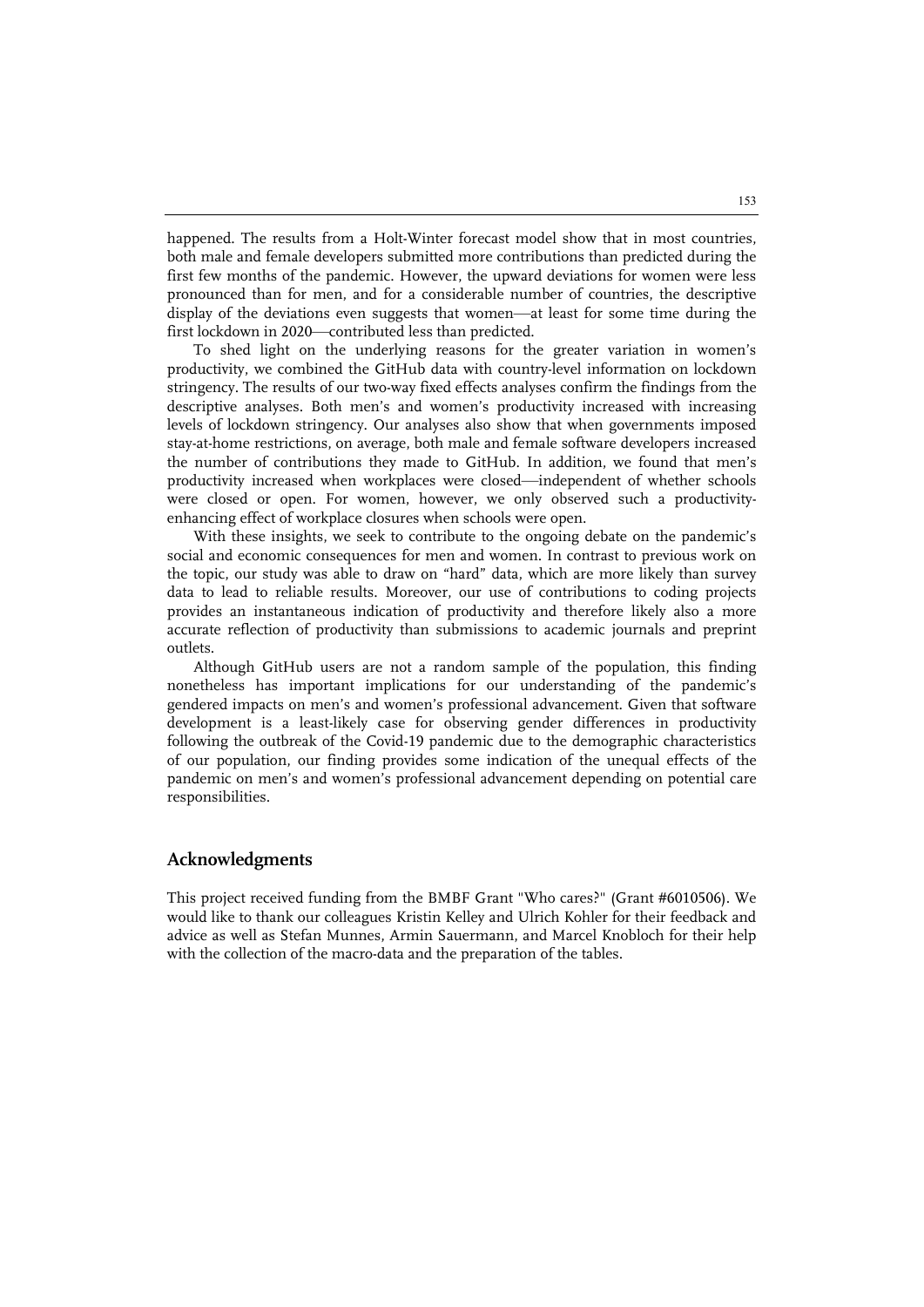#### **References**

- Adams-Prassl, A., Boneva, T., Golin, M., & Rauh, C. (2020). Inequality in the impact of the Coronavirus shock: Evidence from real time surveys. *IZA Discussion Paper No. 13183*. https://dx.doi.org/10.13140/RG.2.2.11867.72482
- Alon, T., Doepke, M., Olmstead-Rumsey, J., & Tertilt, M. (2020). The impact of COVID-19 on gender equality. *CRC TR 224 Discussion Paper Series, 163/2020*. https://doi.org/10.3386/w26947
- Amano-Patiño, N., Faraglia, E., Giannitsarou, C., & Hasna, Z. (2020). The unequal effects of COVID-19 on economists' research productivity. *Cambridge-INET Working Paper Series, WP2022*.
	- https://doi.org/10.17863/CAM.57979.
- Bell, M. L., & Fong, K. C. (2021). Gender differences in first and corresponding authorship in public health research submissions during the COVID-19 pandemic. American *Journal of Public Health*, 111, 1, 159–163. https://doi.org/10.2105/ajph.2020.305975.
- Bloom, N., Liang, J., Roberts, J., & Ying, Z. J. (2014). Does working from home work? Evidence from a Chinese experiment. *The Quarterly Journal of Economics*, 130, 1, 165– 218.
	- https://doi.org/10.1093/qje/qju032.
- BLS (2020). *Employed persons by detailed occupation, sex, race, and Hispanic or Latino ethnicity. Labor Force Statistics from the Current Population Survey (CPS)*. U.S. Census Bureau and the U.S. Bureau of Labor Statistics (BLS).

https://www.bls.gov/cps/cpsaat11.htm [retrieved March 1, 2021]

- Bünning, M., Hipp, L., & Munnes, S. (2020). Erwerbsarbeit in Zeiten von Corona. *WZB Ergebnisbericht, Wissenschaftszentrum Berlin für Sozialforschung (WZB)*. http://hdl.handle.net/10419/216101 [retrieved July 15, 2020]
- Burrows, S., & Moore, M. (2011). Trends in authorship order in Biomedical research publications. *Journal of Electronic Resources in Medical Libraries*, 8, 2, 155–168. https://doi.org/10.1080/15424065.2011.576613
- Collins, C., Landivar, L. C., Ruppanner, L., & Scarborough, W. J. (2020). COVID-19 and the gender gap in work hours. *Gender, Work & Organization*, 28, S1, 101–112. https://doi.org/10.1111/gwao.12506
- Craig, L., & Churchill, B. (2020). Dual-earner parent couples' work and care during COVID-19. *Gender, Work & Organization*, 28, S1, 66–79. https://doi.org/10.1111/gwao.12497
- Cui, R., Ding, H., & Zhu, F. (2020). Gender inequality in research productivity during the COVID-19 pandemic. *arXiv preprint*. arXiv:2006.10194 [retrieved July 15, 2021]
- Czymara, C. S., Langenkamp, A., & Cano, T. (2020). Cause for concerns: Gender inequality in experiencing the COVID-19 lockdown in Germany. *European Societies*, 23(sup1), 68–81.

https://doi.org/10.1080/14616696.2020.1808692

#### 154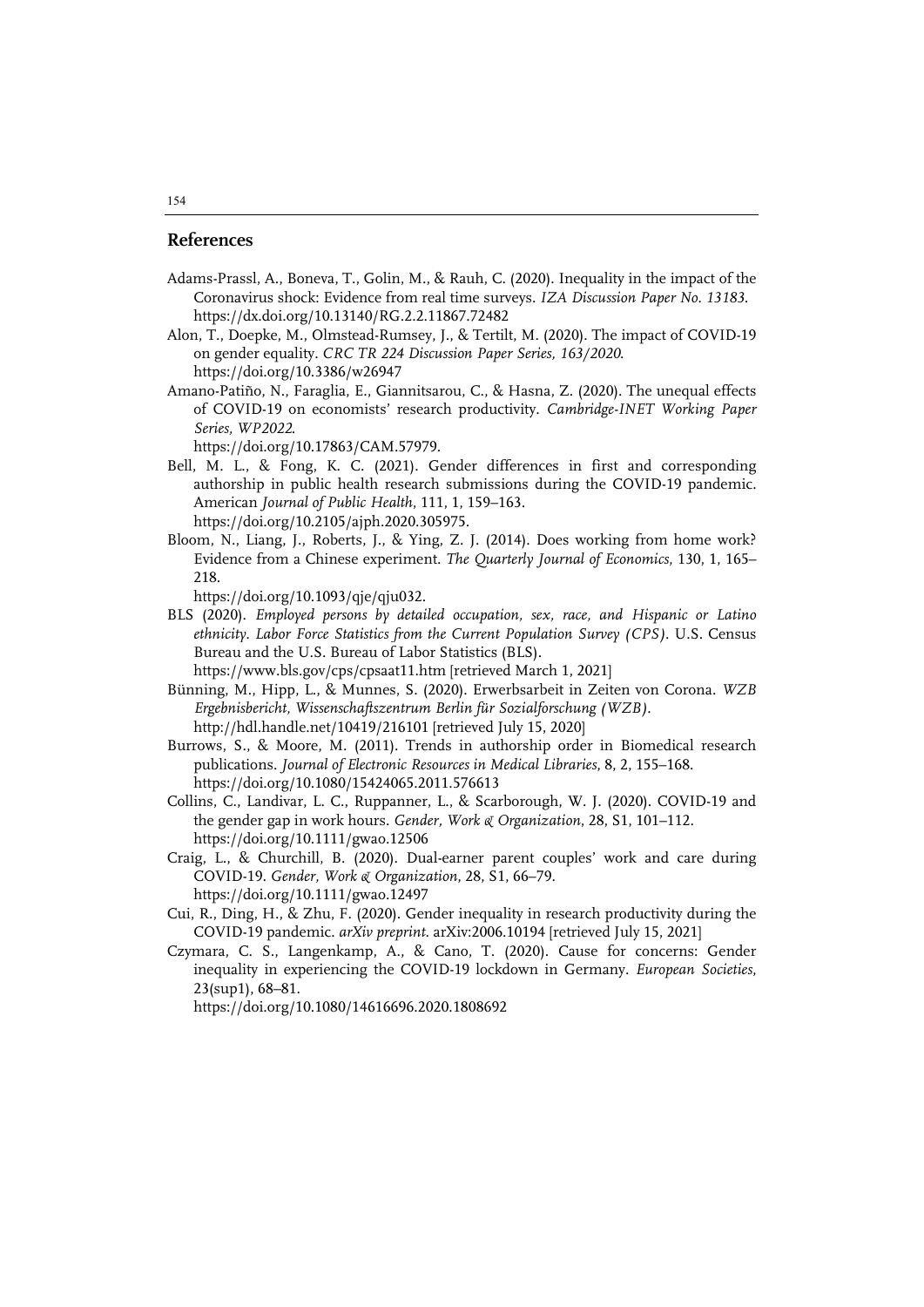- Dias, F. A., Chance, J., & Buchanan, A. (2020). The motherhood penalty and the fatherhood premium in employment during COVID-19: Evidence from the United States. *Research in Social Stratification and Mobility*, 69. https://doi.org/10.1016/j.rssm.2020.100542
- Farré, L., Fawaz, Y., Gonzalez, L., & Graves, J. (2020). *How the COVID-19 lockdown affected gender inequality in paid and unpaid work in spain* (Nr. 13434). IZA Institute of Labor Economics.
- Finley, K. (2017). Diversity in open source is even worse than in tech overall. *WIRED, June 7, 2017*.

https://www.wired.com/2017/06/diversity-open-source-even-worse-tech-overall/ [retrieved November 9, 2020]

- Fodor, É., Gregor, A., Koltai, J., & Kováts, E. (2021). The impact of COVID-19 on the gender division of childcare work in Hungary. *European Societies*, 23, sup1, 95–110. https://doi.org/10.1080/14616696.2020.1817522
- Frederickson, M. (2020). *COVID-19's gendered impact on academic productivity.* https://github.com/drfreder/pandemic-pub-bias [retrieved July 15, 2020]
- Globisch, C., & Osiander, C. (2020). Sind Frauen die Verliererinnen der COVID-19- Pandemie? *IAB-Forum 12. November 2020*. https://www.iab-forum.de/sind-frauen-die- verliererinnen-der-covid-19-pandemie [retrieved March 15, 2021]
- Grasso, M., Klicperová-Baker, M., Koos, S., Kosyakova, Y., Petrillo, A., & Vlase, I. (2021). The impact of the coronavirus crisis on European societies. What have we learnt and where do we go from here? – Introduction to the COVID volume. *European Societies*, 23, sup1, 2–32.

https://doi.org/10.1080/14616696.2020.1869283

- Hale, T., Webster, S., Petherick, A., Phillips, T., & Kira, B. (2020). Oxford COVID-19 Government Response Tracker. *Blavatnik School of Government*. https://www.bsg.ox.ac.uk/research/research-projects/coronavirus-governmentresponse-tracker [retrieved November 16, 2020]
- Hank, K., & Steinbach, A. (2020). The virus changed everything, didn't it? Couples' division of housework and childcare before and during the Corona crisis. *Journal of Family Research*, 33, 1, 99–114. https://doi.org/10.20377/jfr-488
- Heggeness, M. L. (2020). Estimating the immediate impact of the COVID-19 shock on parental attachment to the labor market and the double bind of mothers. *Review of Economics of the Household*, 18, 4, 1053–1078. https://doi.org/10.1007/s11150-020-09514-x
- Hipp, L., & Bünning, M. (2020). Parenthood as a driver of increased gender inequality during COVID-19? Exploratory evidence from Germany. *European Societies*, 23, sup1, 658–673.

https://doi.org/10.1080/14616696.2020.1833229

Holt, C. C. (2004). Forecasting seasonals and trends by exponentially weighted moving averages. *International Journal of Forecasting*, 20, 1, 5–10. https://doi.org/10.1016/j.ijforecast.2003.09.015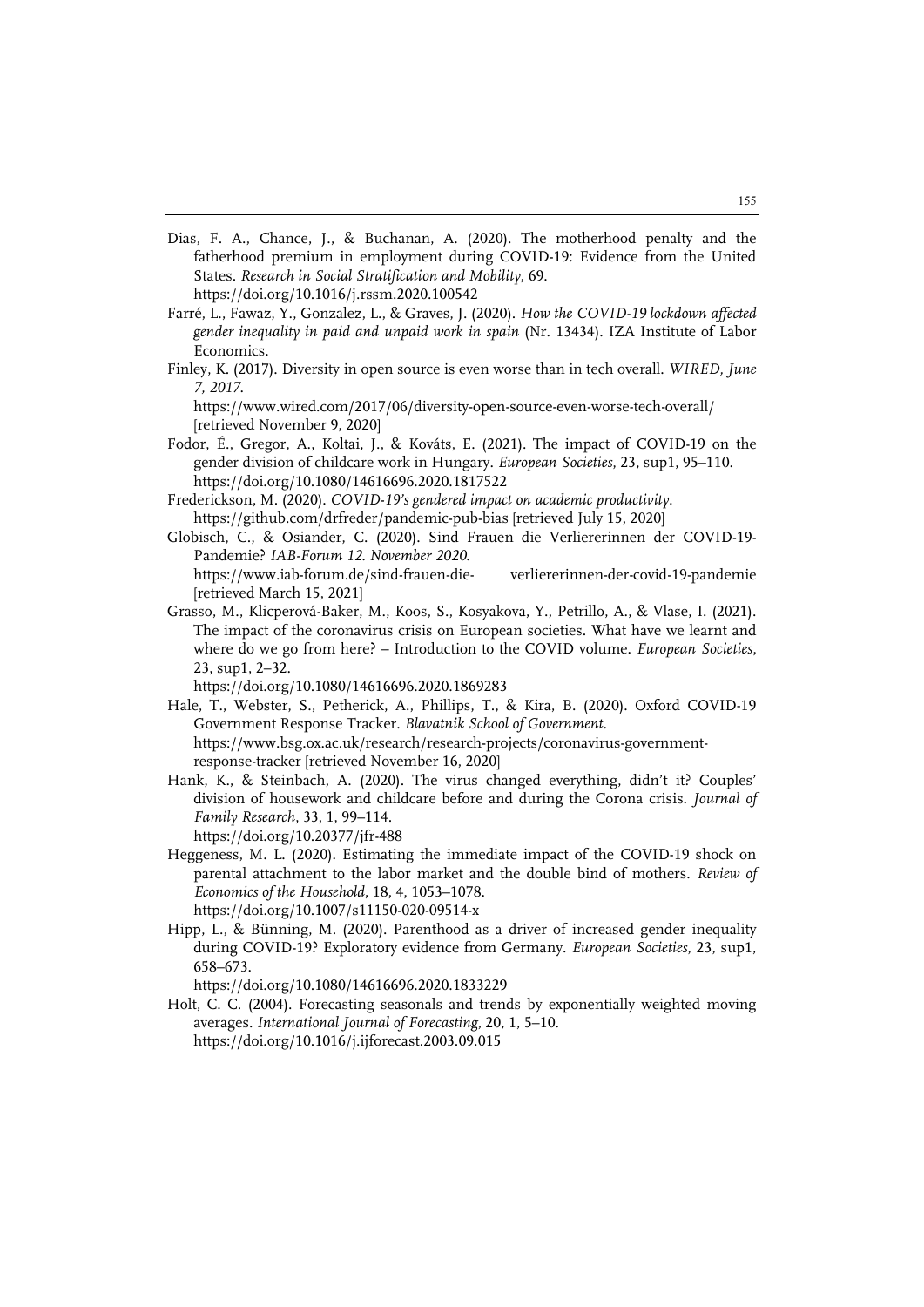Inno, L., Rotundi, A., & Piccialli, A. (2020). COVID-19 lockdown effects on gender inequality. *Nature Astronomy*, 4, 12, 1114–1114.

https://doi.org/10.1038/s41550-020-01258-z

Kleinert, C., Bächmann, A.-C., & Zoch, G. (2020). Schützt Bildung vor Erwerbsrisiken in der Corona-Krise? Analysen auf Basis der NEPS-Startkohorten 2, 4, 5 und 6. *NEPS Working Papers*.

https://doi.org/10.5157/NEPS:WP89:1.0

- Kohlrausch, B., & Zucco, A. (2020). Die Corona-Krise trifft Frauen doppelt. Weniger Erwerbseinkommen und mehr Sorgearbeit. *Policy Brief WSI*, 40.
- Kreyenfeld, M., Zinn, S., Entringer, T., Goebel, J., Grabka, M. M., Graeber, D., Kroh, M., Kröger, H., Kühne, S., Liebig, S., Schröder, C., Schupp, J., & Seebauer, J. (2020). Coronavirus & care: How the coronavirus crisis affected fathers' involvement in Germany. *SOEP papers 1096*.
- Kristal, T., & Yaish, M. (2020). Does the coronavirus pandemic level the gender inequality curve? (It doesn't). *Research in Social Stratification and Mobility*, 68. https://doi.org/10.1016/j.rssm.2020.100520
- Krukowski, R. A., Jagsi, R., & Cardel, M. I. (2021). Academic productivity differences by gender and child age in science, technology, engineering, mathematics, and medicine faculty during the COVID-19 pandemic. *Journal of Women's Health*, 30, 3, 341–347. https://doi.org/10.1089/jwh.2020.8710
- Kulic, N., Sani, G. M. D., Strauss, S., & Bellani, L. (2020). Economic disturbances in the COVID-19 crisis and their gendered impact on unpaid activities in Germany and Italy. *European Societies*, 23, sup1, 400–416. https://doi.org/10.1080/14616696.2020.1828974
- Landivar, L. C., Ruppanner, L., Scarborough, W. J., & Collins, C. (2020). Early signs indicate that COVID-19 is exacerbating gender inequality in the labor force. Socius: *Sociological Research for a Dynamic World*, 6. https://doi.org/10.1177/2378023120947997
- McDonald, B. D., Goodman, C. B., & Hatch, M. E. (2020). Tensions in state–local intergovernmental response to emergencies: The case of COVID-19. State and Local *Government Review*, 52, 3, 186–194.
	- https://doi.org/10.1177/0160323X20979826
- Melo, G., Alencar, P., & Cowan, D. (2019a). Context-Augmented software development in traditional and big data projects: Literature review and preliminary framework. 2019 *IEEE International Conference on Big Data*.

https://doi.org/10.1109/bigdata47090.2019.9006245

Minello, A. (2020). The pandemic and the female academic. *Nature*.

https://doi.org/10.1038/d41586-020- 01135-9

Möhring, K., Naumann, E., Reifenscheid, M., Wenz, A., Rettig, T., Krieger, U., Friedel, S., Finkel, M., Cornesse, C., & Blom, A. G. (2020). The COVID-19 pandemic and subjective well-being: Longitudinal evidence on satisfaction with work and family. *European Societies*, 23, sup1, 601–617.

https://doi.org/10.1080/14616696.2020.1833066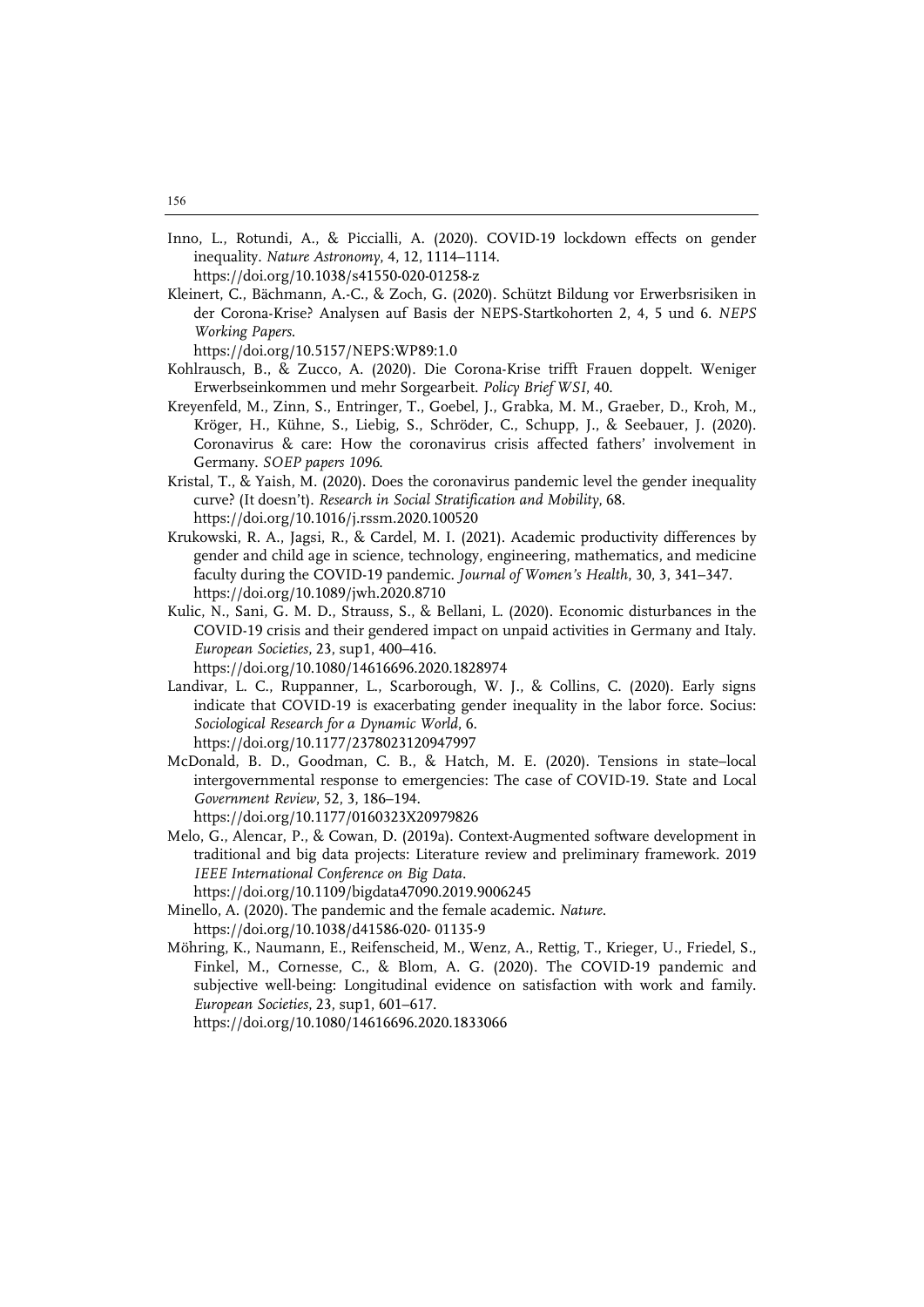Muric, G., Lerman, K., & Ferrara, E. (2020). COVID-19 amplifies gender disparities in research. *arXiv preprint*.

https://doi.org/arXiv:2006.06142 [retrieved July 15, 2020]

Nafus, D. (2011). "Patches don't have gender": What is not open in open source software. *New Media & Society*, 14, 4, 669–683.

https://doi.org/10.1177/1461444811422887

- Pinho-Gomes, A.-C., Peters, S., Thompson, K., Hockham, C., Ripullone, K., Woodward, M., & Carcel, C. (2020). Where are the women? Gender inequalities in COVID-19 research authorship. *BMJ Global Health*, 5, 7. https://doi.org/10.1136/bmjgh-2020-002922
- Qian, Y., & Fuller, S. (2020). COVID-19 and the gender employment gap among parents of young children. *Canadian Public Policy*, 46, S2, 89–101. https://doi.org/10.3138/cpp.2020-077
- Reichelt, M., Makovi, K., & Sargsyan, A. (2020). The impact of COVID-19 on gender inequality in the labor market and gender-role attitudes. *European Societies*, 23, sup1, 228–245.

https://doi.org/10.1080/14616696.2020.1823010

- Ruppanner, L., Tan, X., Scarborough, W., Landivar, L. C., & Collins, C. (2021). Shifting inequalities? Parents' sleep, anxiety, and calm during the COVID-19 pandemic in Australia and the United States*. Men and Masculinities*, 24, 1, 181–188. https://doi.org/10.1177/1097184x21990737
- Sevilla, A., & Smith, S. (2020). Baby Steps: The gender division of childcare during the COVID-19 pandemic. *IZA Discussion Paper No. 13302*. http://ftp.iza.org/dp13302.pdf [retrieved July 15, 2020]
- Squazzoni, F., Bravo, G., Grimaldo, F., Garcıa-Costa, D., Farjam, M., & Mehmani, B. (2020). No tickets for women in the COVID-19 race? A study on manuscript submissions and reviews in 2347 Elsevier journals during the pandemic. *SSRN Electronic Journal*.

https://doi.org/10.2139/ssrn.3712813

- Stack Overflow. (2017). *Stack Overflow Annual Developer Survey*.
- https://insights.stackoverflow.com/survey [retrieved November 9, 2020]
- Staniscuaski, F., Kmetzsch, L., Zandonà, E., Reichert, F., Soletti, R. C., Ludwig, Z. M. C., Lima, E. F., Neumann, A., Schwartz, I. V. D., Mello-Carpes, P. B., Tamajusuku, A. S. K., Werneck, F. P., Ricachenevsky, F. K., Infanger, C., Seixas, A., Staats, C. C., & Oliveira, L. de. (2020). Gender, race and parenthood impact academic productivity during the COVID-19 pandemic: From survey to action. *bioRxiv preprint*. https://doi.org/10.1101/2020.07.04.187583
- Terrell, J., Kofink, A., Middleton, J., Rainear, C., Murphy-Hill, E., Parnin, C., & Stallings, J. (2017). Gender differences and bias in open source: Pull request acceptance of women versus men. *PeerJ Computer Science*, 3. https://doi.org/10.7717/peerj-cs.111
- Winters, P. R. (1960). Forecasting sales by exponentially weighted moving averages. *Management Science*, 6, 3, 324–342. https://doi.org/10.1287/mnsc.6.3.324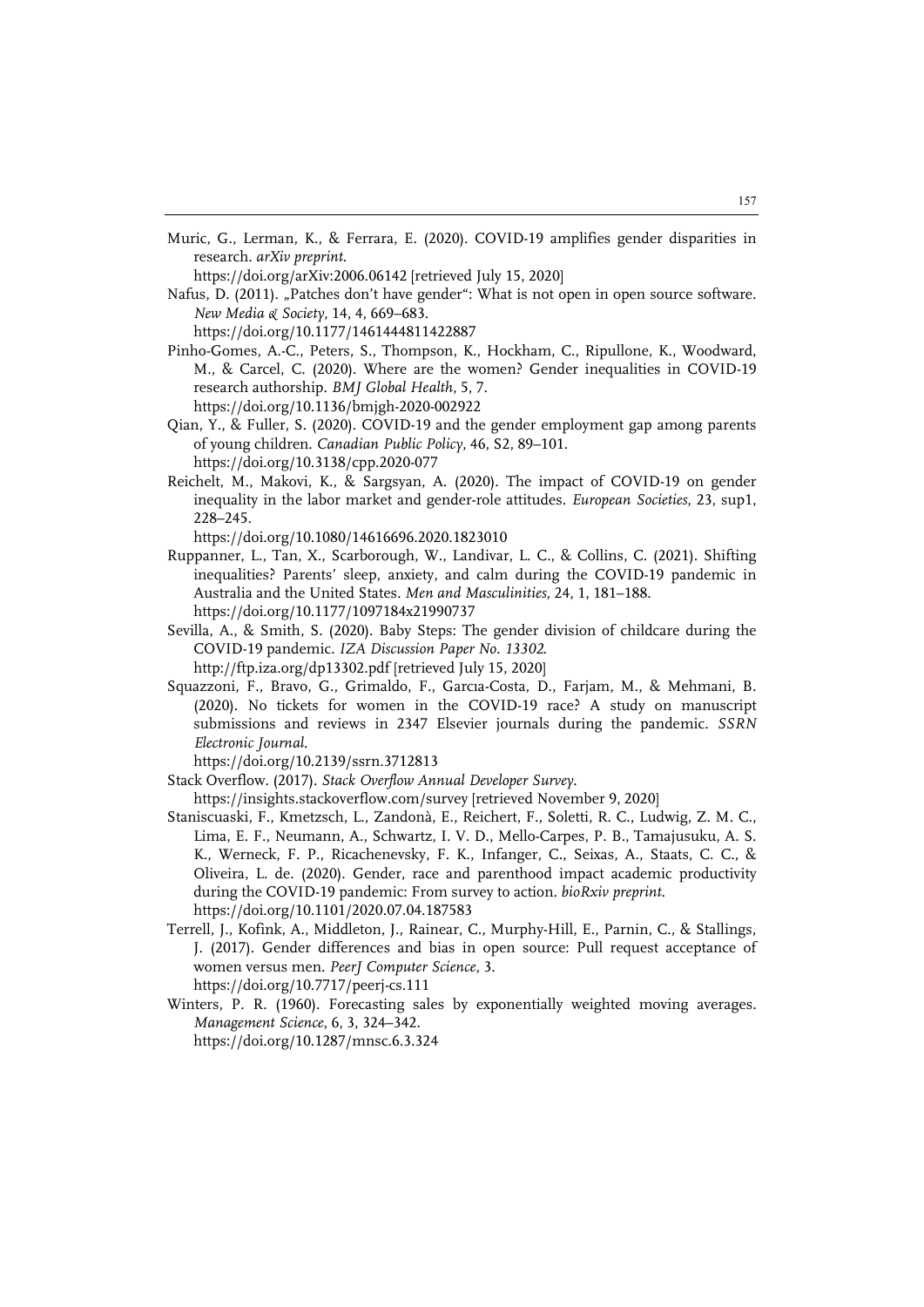Witteveen, D. (2020). Sociodemographic inequality in exposure to COVID-19-induced economic hardship in the United Kingdom. *Research in Social Stratification and Mobility*, 69.

https://doi.org/10.1016/j.rssm.2020.100551

- Zamberlan, A., Gioachin, F., & Gritti, D. (2021). Work less, help out more? The persistence of gender inequality in housework and childcare during UK COVID-19. *Research in Social Stratification and Mobility*, 73. https://doi.org/10.1016/j.rssm.2021.100583
- Zhou, M., Hertog, E., Kolpashnikova, K., & Kan, M.-Y. (2020). Gender inequalities: Changes in income, time use and well-being before and during the UK COVID-19 lockdown. *SocArXiv.*

https://doi.org/10.31235/osf.io/u8ytc

- Zinn, S., Kreyenfeld, M., & Bayer, M. (2020). Kinderbetreuung in Corona-Zeiten: Mütter tragen die Hauptlast, aber Väter holen auf. *DIW aktuell, No. 51.* http://hdl.handle.net/10419/222881 [retrieved April 21, 2021]
- Zoch, G., Bächmann, A.-C., & Vicari, B. (2020). Who cares when care closes? Carearrangements and parental working conditions during the COVID-19 pandemic in Germany. *European Societies*, 23, sup1, 576–588. https://doi.org/10.1080/14616696.2020.1832700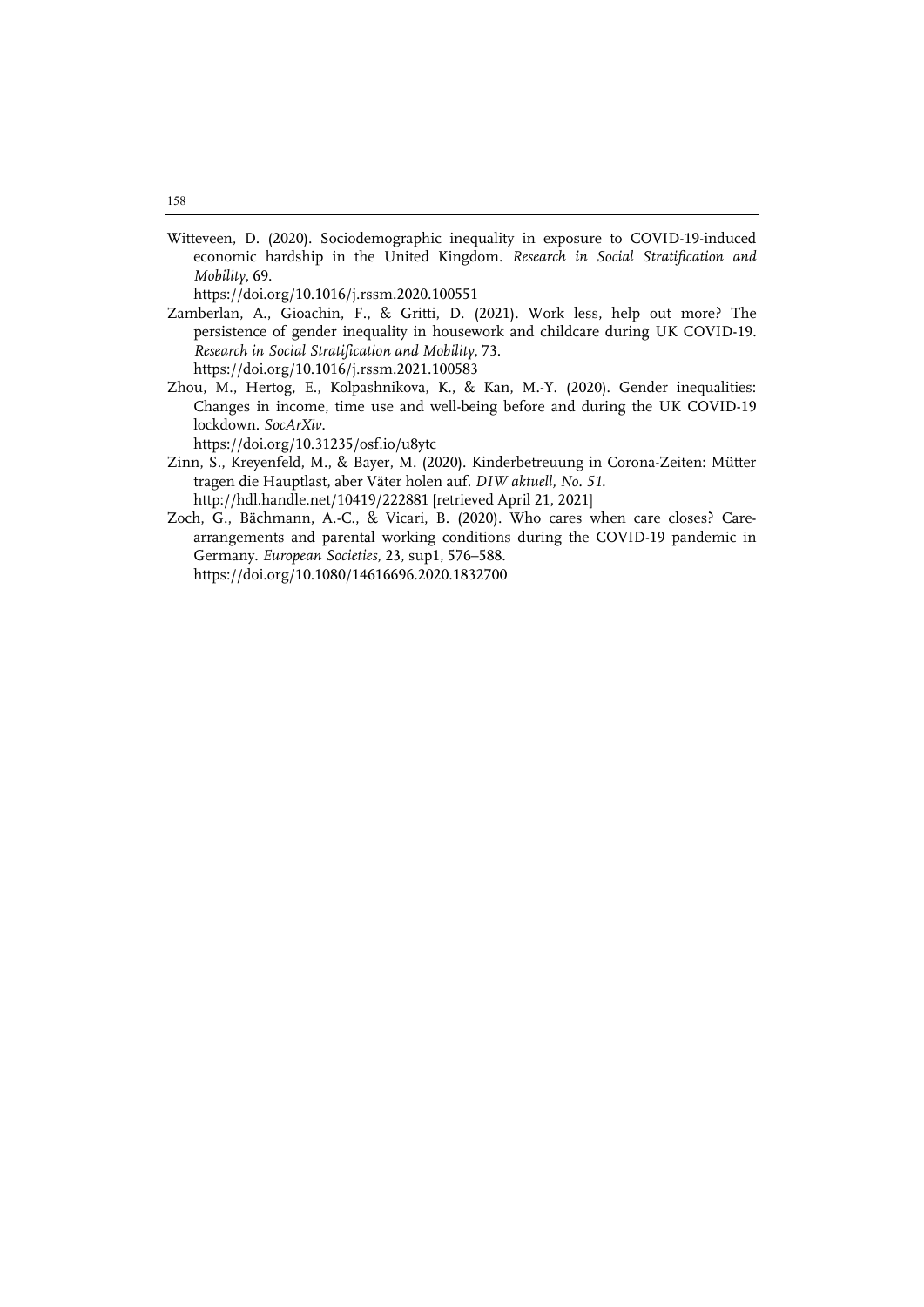# **Information in German**

#### **Deutscher Titel**

Hat Covid-19 geschlechtsspezifische Arbeitsmarktungleichheiten verstärkt? Produktivitätsunterschiede zwischen männlichen und weiblichen Softwareentwicklern in 37 Ländern

#### **Zusammenfassung**

**Fragestellung:** In diesem Artikel untersuchen wir anhand von Open Source-Softwareentwicklern Produktivitätsunterschiede zwischen Männern und Frauen in Folge der Covid-19-Pandemie für insgesamt 37 Länder.

**Hintergrund:** Die Maßnahmen, die zur Eindämmung der Covid-19 Pandemie getroffen wurden, hatten möglicherweise unterschiedliche Auswirkungen auf das berufliche Fortkommen von Männern und Frauen. Wie haben sich insbesondere die Schließungen von Arbeitsstätten, Schulen und Kitas ausgewirkt?

**Methode:** Grundlage der Analysen sind Daten der weltweit größten Social Coding Community GitHub. In einem ersten Schritt schätzen wir Holt-Winters-Vorhersagemodelle, um die tatsächliche Produktivität mit der vorhergesagten Produktivität von männlichen und weiblichen Softwareentwicklern während des ersten Lockdowns im Jahr 2020 zu vergleichen (N=177.480). In einem zweiten Schritt schätzen wir two-way fixed-effects Modelle, um Unterschiede in den geschlechtsspezifischen Auswirkungen der Covid-19-Pandemie auf die Produktivität von Softwareentwicklern anhand verschiedener Lockdownmaßnahmen zu erklären, insbesondere der Schließung von Schulen und Arbeitsstätten.

**Ergebnisse:** In den meisten Ländern waren sowohl männliche als auch weibliche Entwickler im Durchschnitt produktiver als erwartet. Diese Produktivitätszuwächse stiegen bei beiden Geschlechtern mit zunehmender Lockdownintensität. Eine getrennte Betrachtung der verschiedenen Maßnahmen zeigt, dass Ausgangssperren mit einer höheren Produktivität bei Männern und Frauen einhergingen. Gleiches gilt für die Schließung von Arbeitsstätten – bei Frauen jedoch nur dann, wenn die Schulen gleichzeitig geöffnet waren.

**Schlussfolgerung:** Angesichts der Tatsache, dass unsere Untersuchungspopulation relativ jung und in der Tendenz kinderlos ist, wir aber dennoch in Abhängigkeit von Schul- und Kitaschließungen geschlechtsspezifische Unterschiede in den Auswirkungen geschlossener Arbeitsstätten finden, kommen wir zu dem Schluss, dass die Covid-19- Pandemie in der Tat zu größeren Ungleichheiten zwischen den Geschlechtern beim beruflichen Aufstieg beigetragen haben könnte.

**Schlagwörter:** Geschlecht, Covid-19, Ungleichheit, Produktivität, Internationaler Vergleich, GitHub